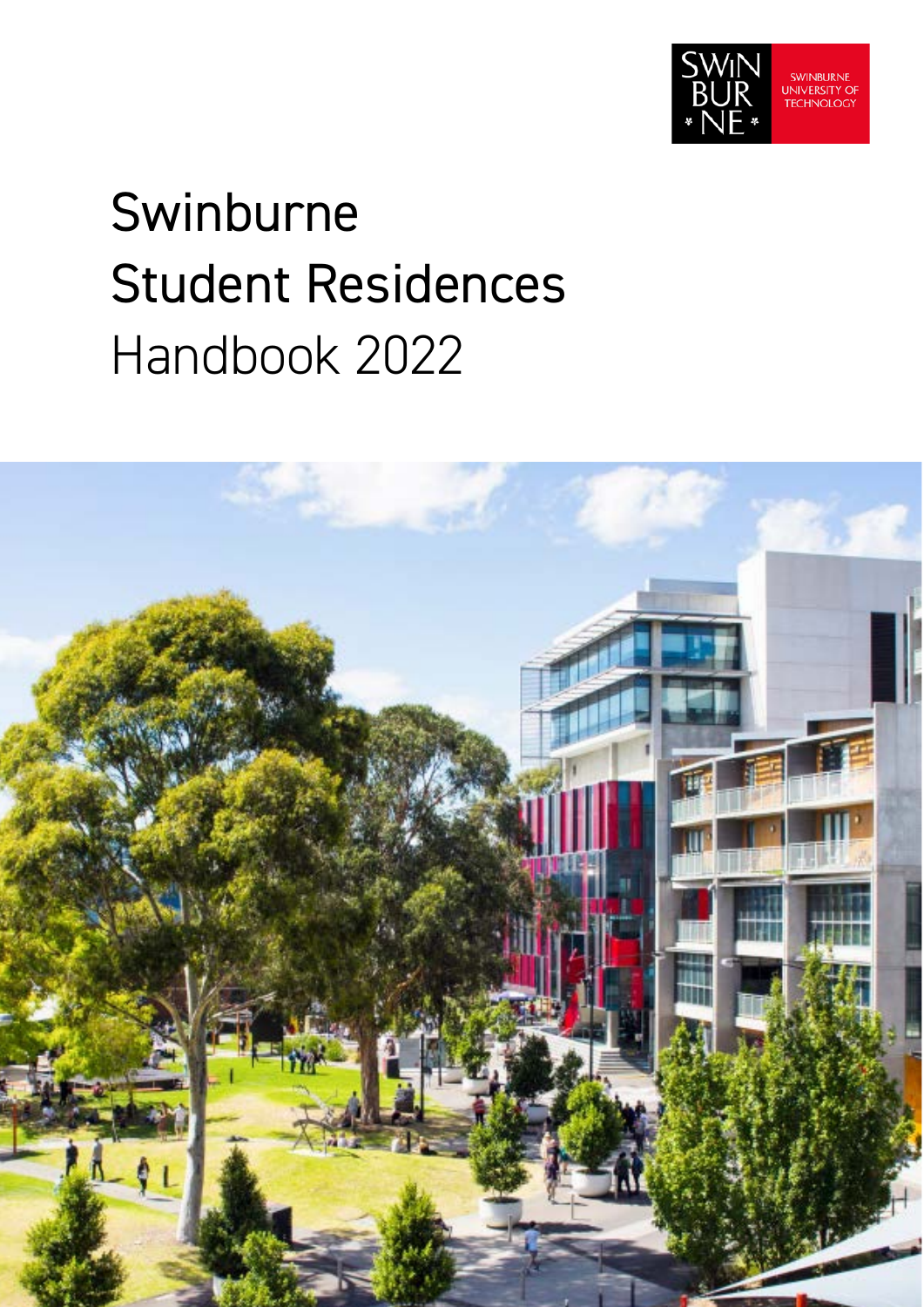### **Welcome to life at the Swinburne Student Residences**

Swinburne Student Residences is home to over 600 Swinburne Students who come from country Victoria, interstate and overseas. You are all accommodated in a range of facilities such as the Swinburne Place Apartments, Residential College, and Apartments on Wakefield, Park and William Streets.

If you are in your first year of study, I would like to welcome you on behalf of the University to not only our residential community, but also to Swinburne. A warm welcome also to our returning residents. I trust this year will be an even better one for you, with the opportunity to meet our new residents in 2022.

If this is your first experience living away from your family and friends, starting your first year at any university and moving into the Residences can be a daunting experience. You are not alone and many have had similar experiences to how you are feeling now. Swinburne Student Residences has been set up to provide you with both personal and academic support. We have a team of professional staff in the Administration and Operations areas to assist you as you settle into your room and apartment. We also have a Residential Advisor Team comprised of senior students who are here to support you during your time at the Residences. If you are feeling homesick, have questions about the Residences or just need someone to talk to during this transition period, just speak to one of them or the Resident Advisor on your floor or in your apartment block.

This handbook aims to provide you with a reference to the policies, procedures, administration and facilities of Swinburne Student Residences. It forms part of the terms and conditions of the licence agreement along with the Code of Conduct and Schedule of Fees. I hope this handbook can help answer some of the questions you may have about living in the residential community and how to access some of our facilities.

In 2022, we will be organizing a wide range of academic support programs, social and sporting events and programs such as environmental, cultural and community engagement. I encourage you to actively participate in residential life, take the opportunity to meet other like-minded students from diverse backgrounds, be considerate and respectful towards each other.

I trust your stay will be a pleasant and positive experience and best wishes for the year ahead.

**Rowan Tan** Associate Director Student Housing and Finance

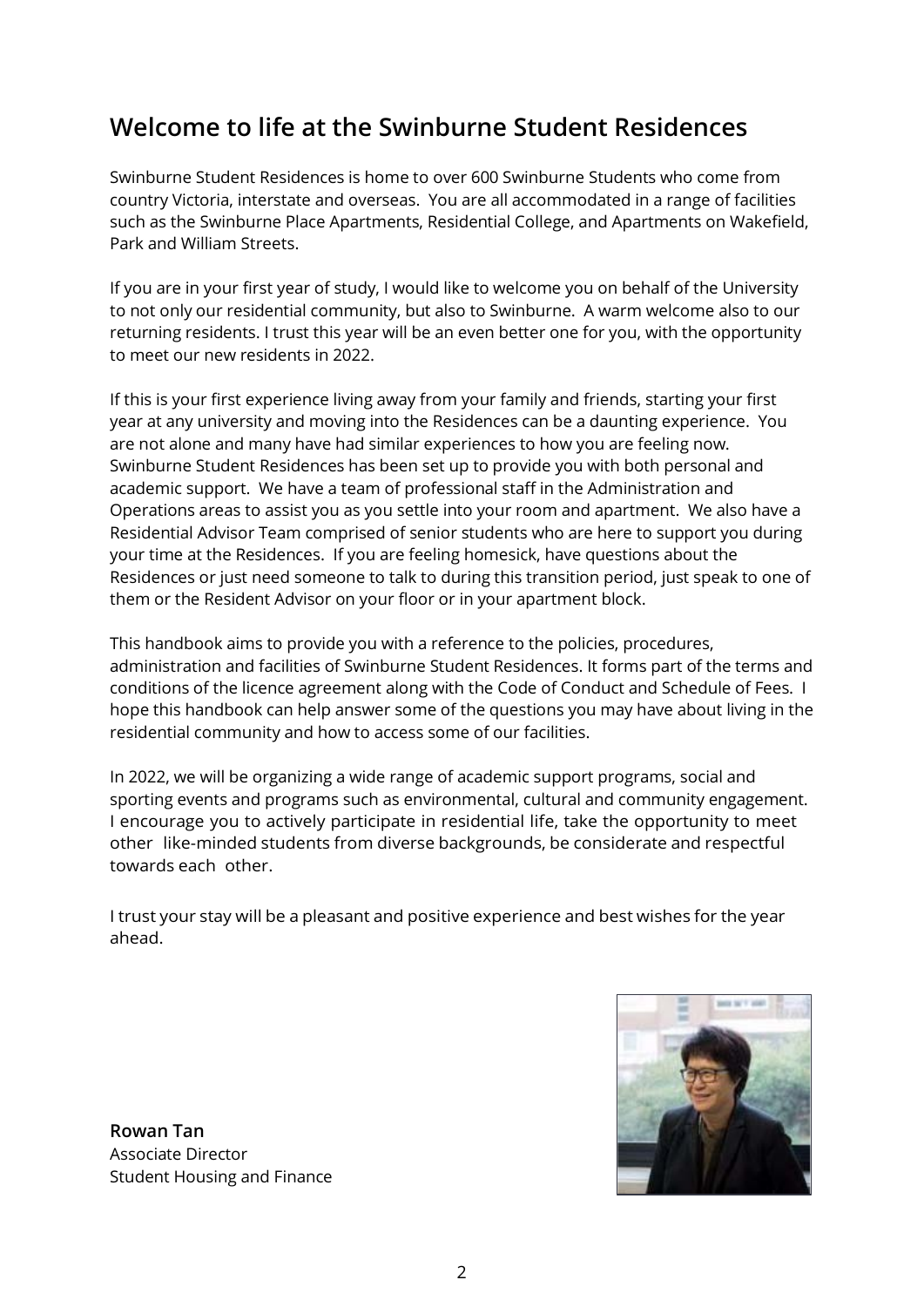### EMERGENCY CONTACTS

#### **In the event of an emergency please contact**

| <b>Your Location</b>                                         | <b>Telephone Number</b>                   |
|--------------------------------------------------------------|-------------------------------------------|
| Swinburne Place                                              | 0402 000 938 (Duty RA) (After hours)      |
| <b>Residential College</b>                                   | 0414 677 427 (Duty RA) (After hours)      |
| Wakefield, William and Park St                               | 0414 677 427 (Duty RA) (After hours)      |
| Anywhere on campus                                           | 9214 3333 (Swinburne Security) (24 hours) |
| <b>Emergency Services</b><br>(Fire Brigade/Ambulance/Police) | 000 (24 hours)                            |

Please provide:

- Your name
- Location of incident
- Describe the emergency
- Your mobile phone number if you have one with you

### EMERGENCY TELEPHONES

There are Emergency telephones located on each floor of buildings or at entrances to apartment buildings. You can use these emergency telephones to contact the Duty Resident Advisor (Duty RA), Security or Emergency Services.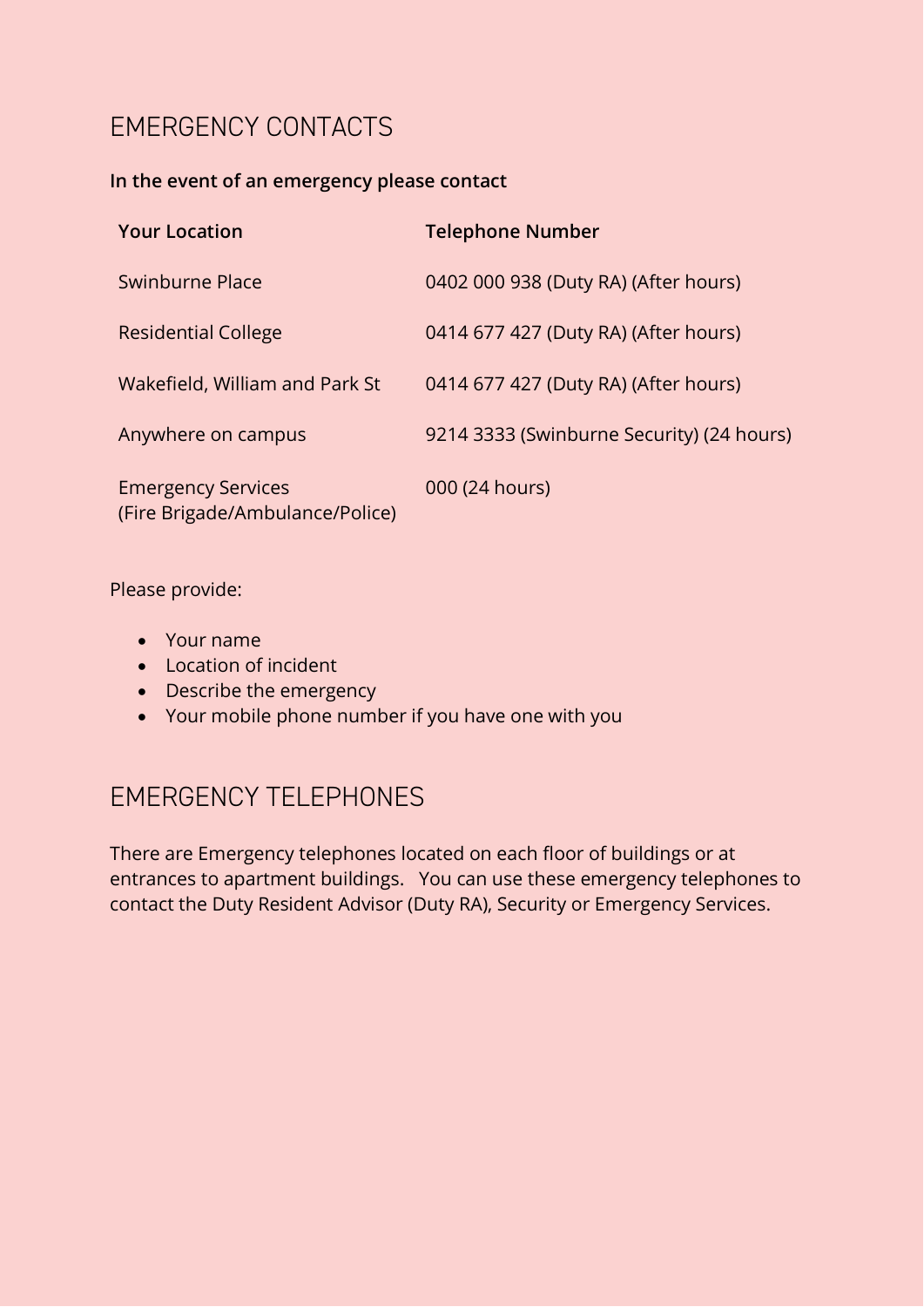## UNIVERSITY SERVICES CONTACT DETAILS

| <b>Swinburne Security</b>     | 03 9214 3333 |
|-------------------------------|--------------|
| SwinHealth and Counselling    | 03 9214 8483 |
| <b>AccessAbility Services</b> | 03 9214 5234 |
| Multi-faith Chaplaincy        | 03 9214 8489 |
| <b>Career Counselling</b>     | 03 9214 5360 |
| Housing and Finance Advice    | 03 9214 8882 |
| Swinburne Student Life        | 03 9214 5445 |
| StudentHQ                     | 1300 368 777 |
| OTHER KEY SERVICES            |              |

| Lifeline Australia<br><b>Crisis Support and Suicide Prevention</b><br>24hrs                          | 13 11 14     |
|------------------------------------------------------------------------------------------------------|--------------|
| <b>Box Hill Hospital</b><br>8 Arnold St, Box Hill                                                    | 1300 342 255 |
| Inner East Community Health<br>378 Burwood Road<br>8.30am - 6.00pm, Mon - Fri                        | 03 9818 6703 |
| <b>Camberwell Junction Medical Clinic</b><br>6-8 Prospect Hill Road<br>$9.00$ am – $9.00$ pm, 7 Days | 03 9882 8184 |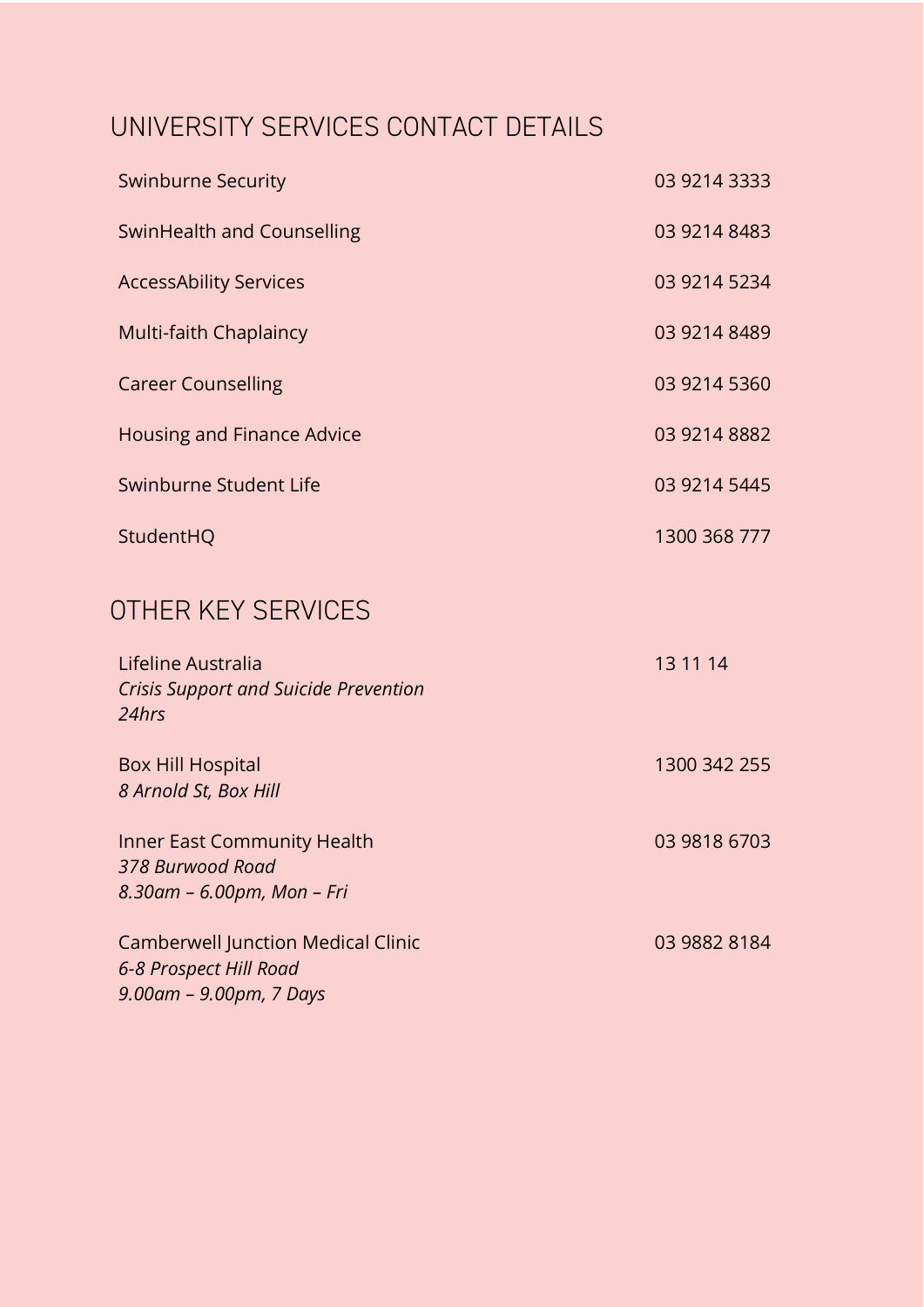# <span id="page-4-0"></span>TABLE OF CONTENTS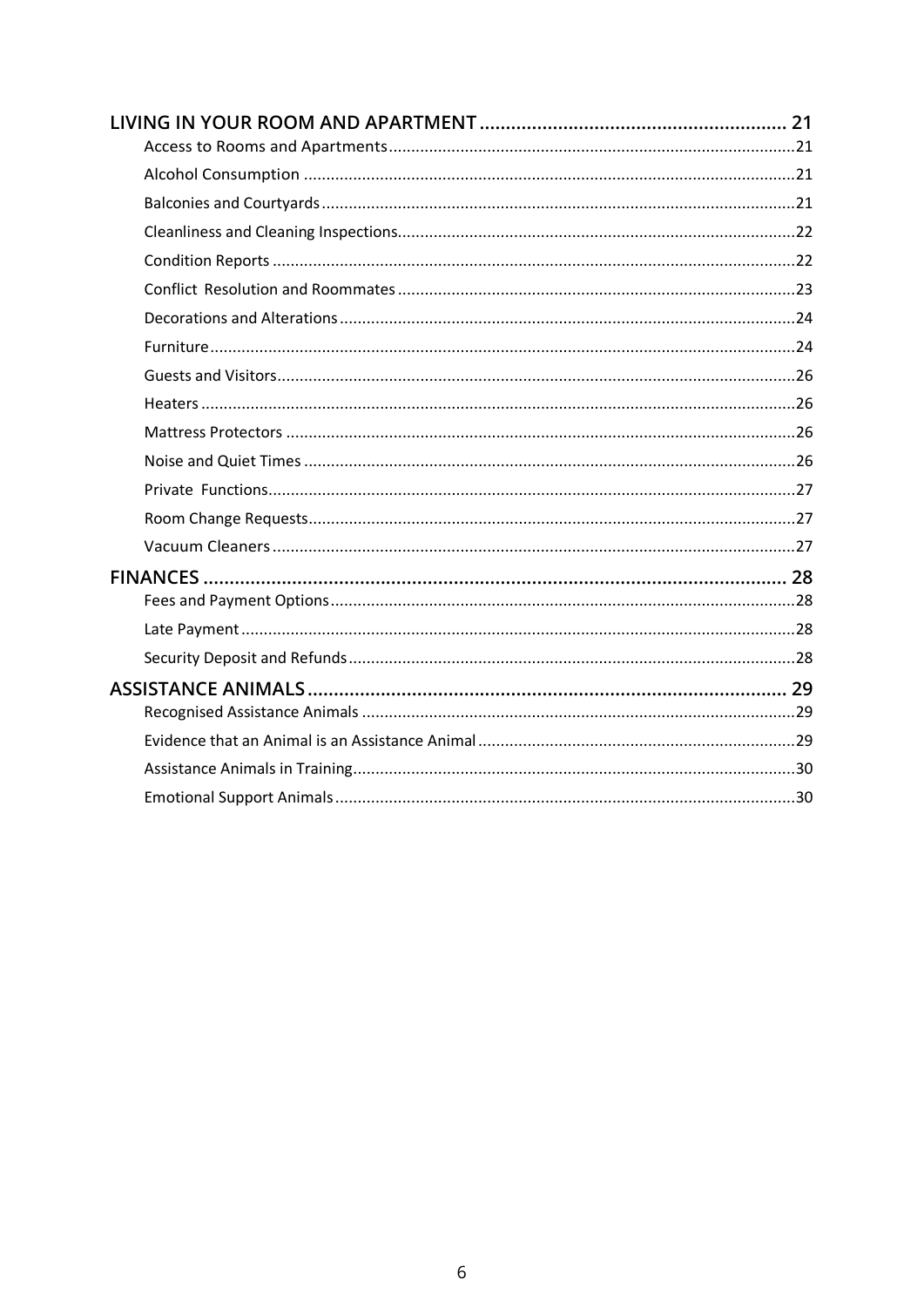### <span id="page-6-0"></span>OUR COVID-19 RESPONSE

The safety, health and wellbeing of our residents and staff is the priority for Swinburne. To support the safety of Swinburne's community and minimise risk, we have implemented appropriate safety and cleaning guidelines for students living on campus.

Swinburne expects all students, staff, contractors and visitors to help protect our community by adhering to government directives.

#### **Stay up-to-date with the latest information on COVID-19 and Swinburne's response at <https://www.swinburne.edu.au/alerts/coronavirus/>**

The university cleaners will regularly clean the campus buildings and amenities.

It is recommended that residents clean shared items or surfaces before and after use.

Cleaning is recommended prior to using or touching furniture and fittings of an area or equipment used for an activity. If the furniture or equipment is shared and used by multiple parties during activity, cleaning is recommended prior to being used by the next party.

Ensure a distance of at least 1.5 metres is kept between yourself and others. Floor decals are placed in high-traffic areas of the Residences to mark out distances for queues.

To comply with limits on the number of people that can be in a shared room or area, our spaces will be signed to let you know how many people can be there. Please make sure the number of people in the room or area does not exceed the capacity limit.

Practice proper hand hygiene by regularly washing your hands for at least 20 seconds with soap and water. Alcohol based sanitiser has also been provided at various locations around the Residences.

Cover your cough and sneeze and put your used tissue in the rubbish bin. If you don't have a tissue, cough or sneeze into your upper sleeve or elbows.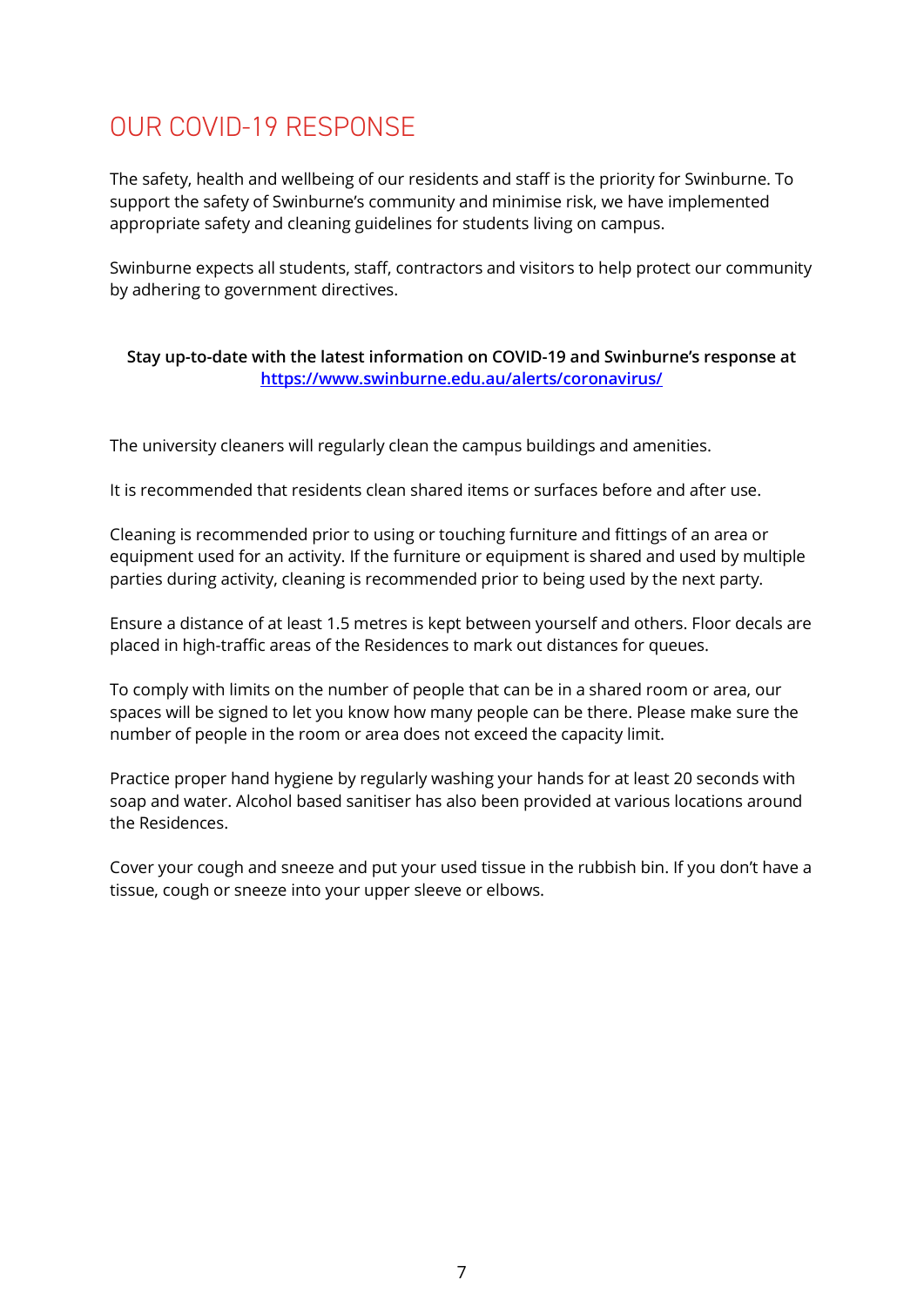### <span id="page-7-0"></span>SWINBURNE STUDENT RESIDENCES STAFF

#### <span id="page-7-1"></span>**Associate Director, Student Residential Services**

The Associate Director, Rowan Tan, has overall responsibility for the management of the Swinburne Student Residences. This includes managing the services, facilities and well-being of residents. The Associate Director reports to the Director, Facilities, Mhairi Donohoe

The Associate Director is supported by the Senior Operations Coordinator, the Residential Life Coordinator and the Business and Administration Coordinator.

#### <span id="page-7-2"></span>**Operations Team**

The Senior Operations Coordinator, Suzie Roach, along with the Operations Officer, Lilly Prenc are responsible for the day-to-day operations of the Residences including maintenance of all the facilities, furniture and equipment, and the co-ordination of cleaning, apartment inspections and refurbishments. The Senior Operations Coordinator also deputises in the absence of the Associate Director.

#### <span id="page-7-3"></span>**Residential Life Team**

The Residential Life Coordinators Katie Adams and Sinead McComish are responsible for the provision of support services to our residents, which includes student health, well-being and referrals, academic support, community engagement and environmental programs, dealing with conduct issues and other concerns that may arise in the Residences. They also manage the Resident Advisor team to provide academic and personal support residents, and together as a team, organize a range of events that give all residents the opportunity to be involved in the residential community.

#### <span id="page-7-4"></span>**Administration Team**

The Business and Administration Coordinator, John Glynn, is responsible for the administrative functions of the Residences, including the reception, admissions, room management, fee payments and conferences. Two Administration Assistants, Amy Youren and Melissa Vaughan support the Administration Coordinator. They are responsible for the administration services at the office and provide the day-to-day service requirements of residents. These services include general enquiries, mail, check in/check out of residents etc.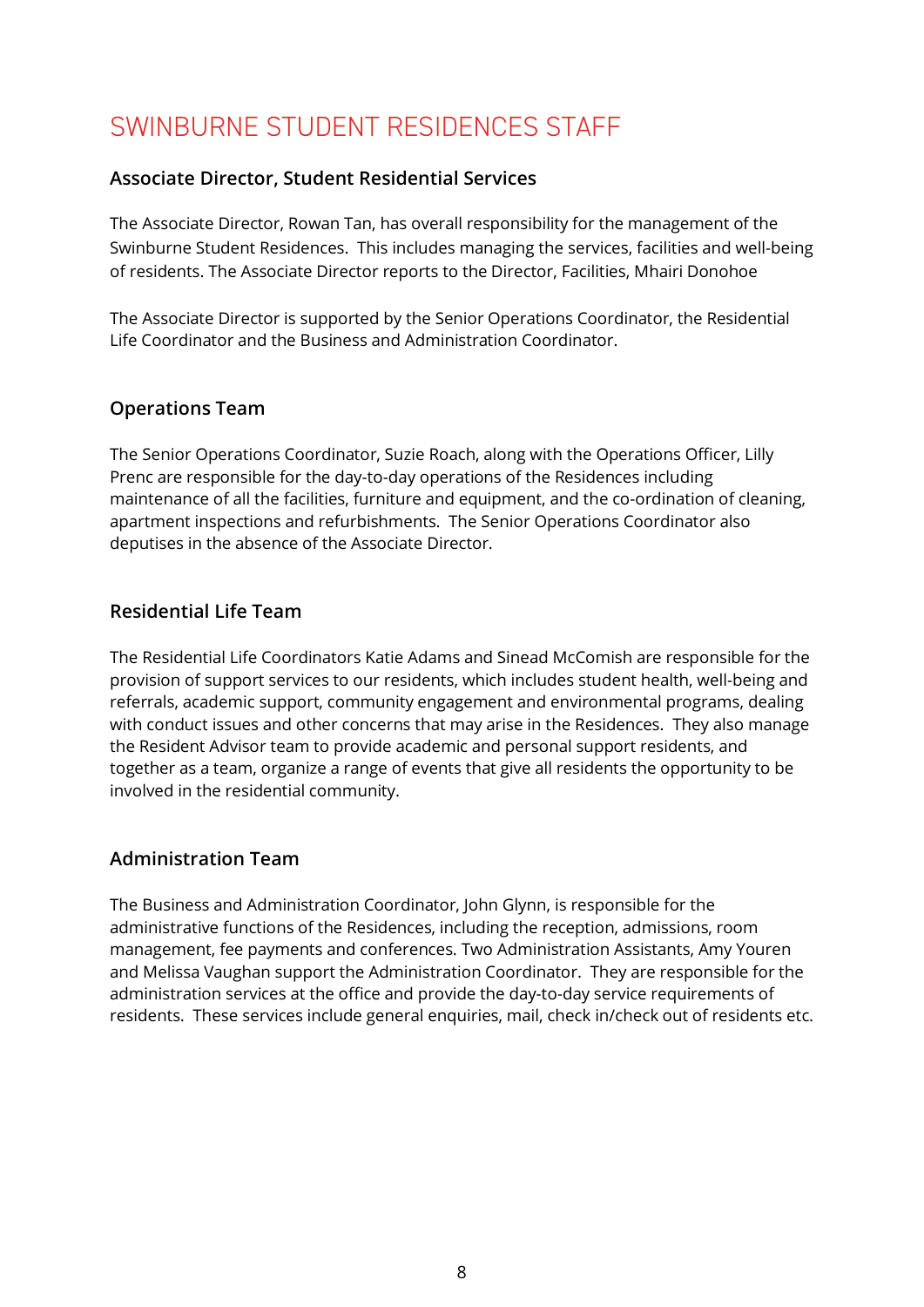### <span id="page-8-0"></span>THE RESIDENT ADVISOR TEAM

Swinburne Student Residences provide both personal and academic support to all residents. The Residential Life Coordinator manages the Resident Advisor team who provides pastoral care, organises a range of academic and community engagement programs, and social and sporting events for all residents to participate.

The primary role of the RA's is to provide support and assistance to all residents, to ensure that residents have a positive experience in the Residences. If residents have questions about the facilities or the University or if they are concerned about anything, they are encouraged to contact an RA who may be able assist them or refer them to the Residential Life Coordinator. Alternatively, residents may wish to meet with the Residential Life Coordinator in confidence, by scheduling an appointment through the Residences office.

In addition, two Duty Resident Advisors are on call each night after the office is closed. Their role is to respond to emergencies and lock outs.

#### <span id="page-8-1"></span>**Senior Resident Advisors**

The SRAs are responsible for providing leadership within the Resident Advisor team. They are also expected to contribute to the well-being and development of residents by providing these students with support, guidance, and intellectual leadership, as well as fulfilling the general RA role responsibilities.

#### <span id="page-8-2"></span>**Resident Advisors**

Residents Advisors are senior students on campus that are responsible for leadership, good role modeling, and support within the student population. They hold various roles within the community, including afterhours contact, event organization, student welfare, and the organization of orientation week activities.

#### **The Role of the Resident Advisor Team**

- Provide leadership, academic support and pastoral care
- Plan and organise social events, academic, cultural and community engagement programs
- Respond to noise and misconduct issues
- Ensure that residents uphold the University and Residences policies
- Encourage residents to participate in a range of social, academic and community programs
- Respond to lockouts and emergencies that occur in the Residences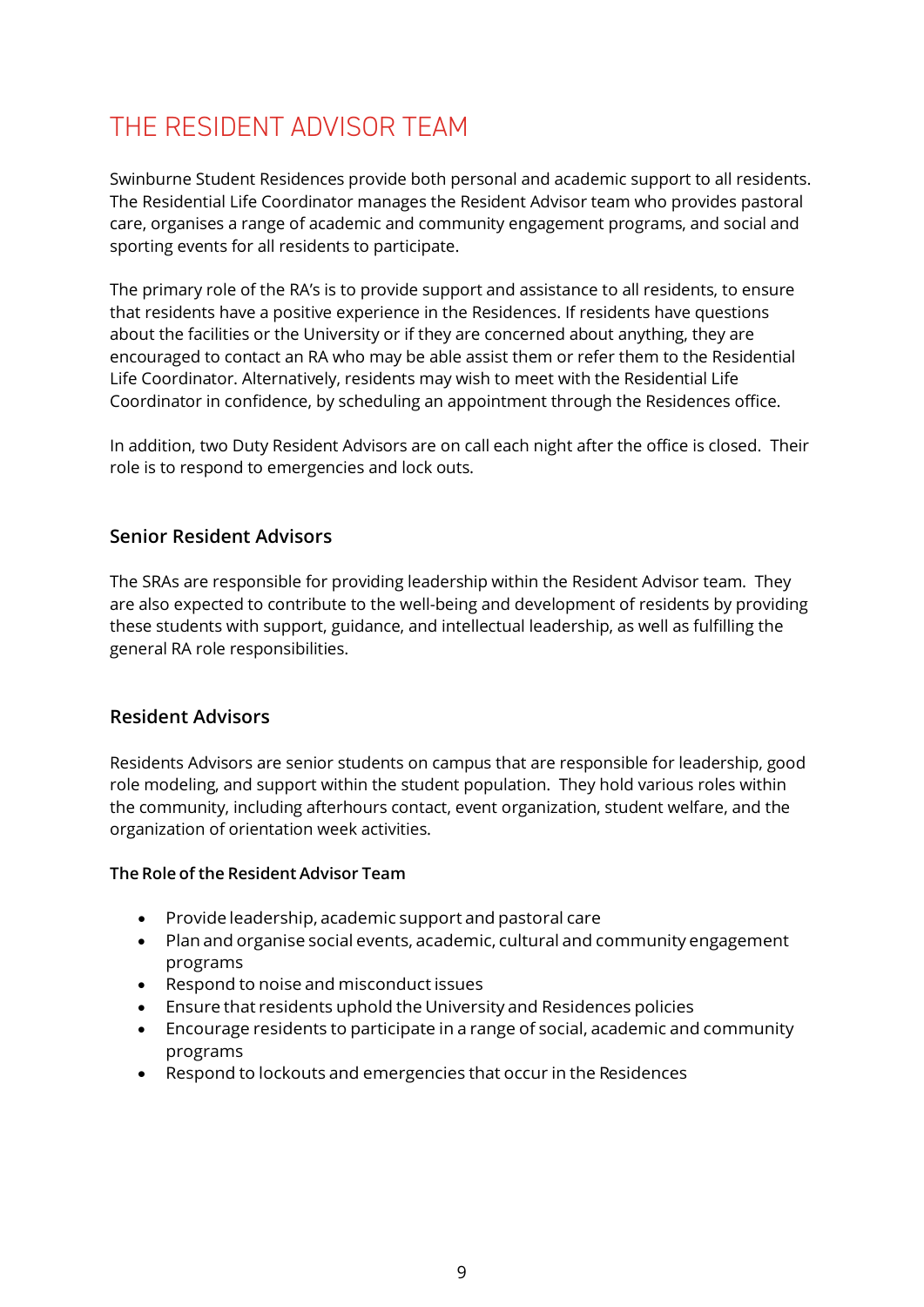### <span id="page-9-0"></span>SUPPORT SERVICES

#### <span id="page-9-1"></span>**Swinburne Student Residences Administration**

The administrative staff are located at the Swinburne Student Residences office at 24 Wakefield St, Hawthorn (ground floor of the SPS building). The services we offer include general enquiries, check in, mail collection, vacuum cleaner loan, scheduling appointments to meet with staff, and lockout service during office hours or if you have lost your key card, etc.

Office hours are Monday to Friday 9.00am to 5.00pm. The office is closed on Public Holidays and the Christmas – New Year period.

If the office is unattended due to a staff meeting or training event, please contact University Security on 9214 3333 for assistance.

Residences Contact details:

Telephone: +61 3 9214 5555 Fax: +61 3 9214 5556 Email: [residences@swin.edu.au](mailto:residences@swin.edu.au)

#### <span id="page-9-2"></span>**After Hours Assistance**

Two Duty Resident Advisors are on call between 5pm – 9am weeknights and 24hrs on public holidays and weekends. They can assist you with:

- Checking in between 5pm 12am
- Lock Outs
- Noise disturbances within the Residences

Duty Resident Advisors will also respond to emergencies and urgent circumstances like fire, medical emergencies, injuries, intruders, flooding and serious maintenance issues. If you require assistance, please contact the Duty RA and provide your full name, your mobile number, room number, location of the incident and nature of the emergency. If it is a serious medical emergency, an ambulance will be called. Duty RA's are also able to contact security or Residences management where necessary.

| Location of your room                     | Duty RA number |
|-------------------------------------------|----------------|
| Swinburne Place Apartments                | 0402 000 938   |
| Residential College                       | 0414 677 427   |
| Wakefield, William and Park St Apartments | 0414 677 427   |

If you are not able to contact the Duty RA please contact University Security on 03 9214 3333, or our office on 03 9214 5555 for non-urgent matters during office hours.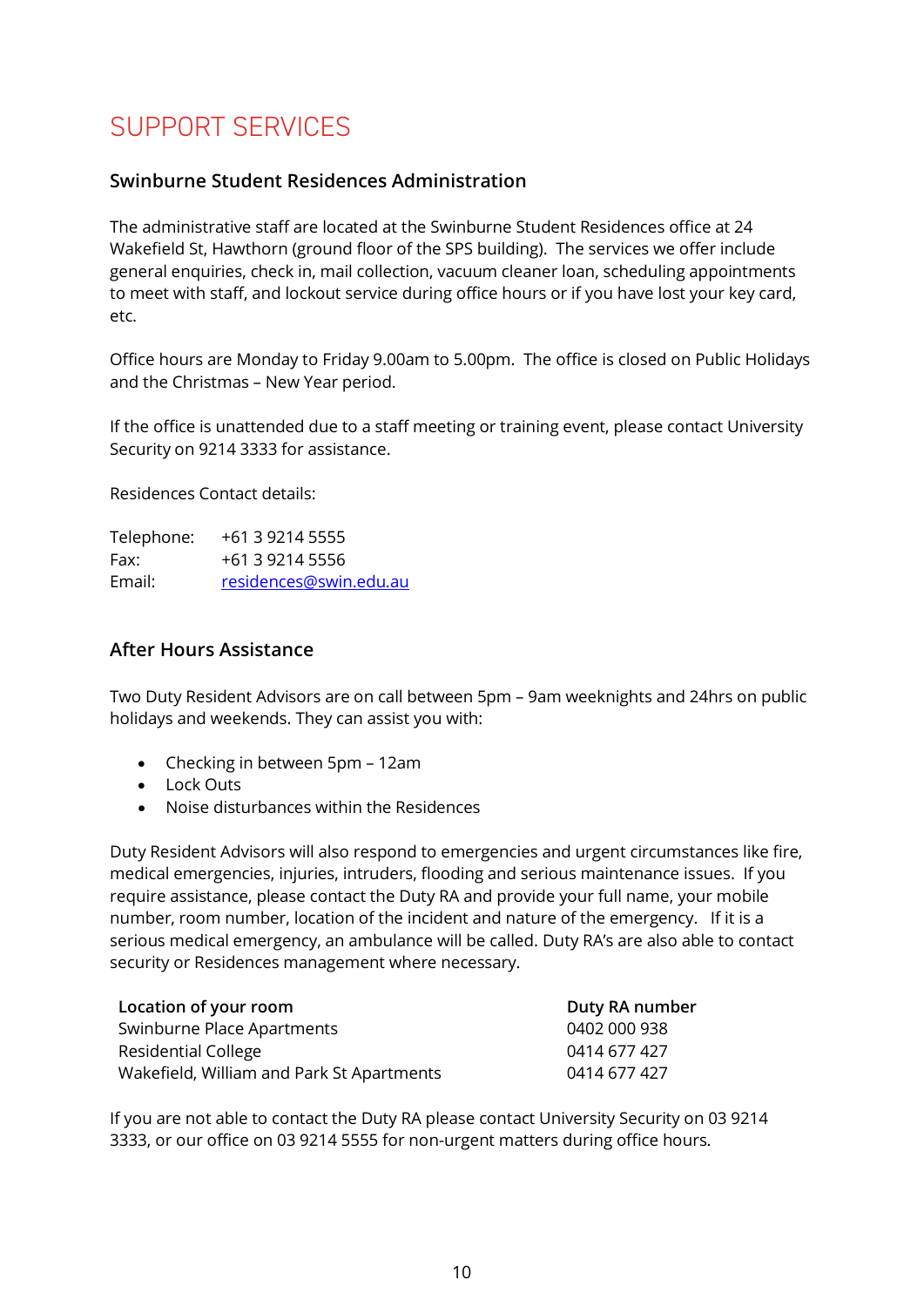#### <span id="page-10-0"></span>**Ambulance Cover**

You are strongly encouraged to take out an Ambulance Service Victoria membership or include ambulance travel in your health cover. In the interests of health and safety, residents who suffer accident or illness while living on campus may have an ambulance called on their behalf. Any costs will be charged to the individual concerned.

You may wish to join Ambulance Service Victoria online at [ambulance.vic.gov.au](https://ambulance.vic.gov.au/) prior to commencing your stay at the Residences.

#### <span id="page-10-1"></span>**Building Access and Key Cards**

Your student card provides access to your room and building.

Newly arriving residents are issued with a 7-day temporary access card. Once you get your student id card, you'll need to bring both cards to the Residences office to switch the access over to your student card.

To unlock your door, hold your card in front of your lock until the light flashes green, and then turn the handle.

#### <span id="page-10-2"></span>**Lockouts**

All bedroom and apartment doors lock automatically when closed. To avoid lock out fees, please bring your access card with you when you leave your room and apartment.

We allow each resident three free lock outs each semester. Each subsequent lockout after hours caused at the fault of the resident will attract a \$10 fee.

If you lose your student card, please let us know as soon as possible so we can block access from this card to your room. We'll then issue you a 7-day temporary access card until you've got a new student card. New student cards can only be issued by StudentHQ.

If you are locked out of your room or have lost your student card during office hours, please see staff at the Residences office in building SPS.

If you are locked out of your room or apartment or have lost your student card after hours, please contact the Duty Resident Advisor or University Security if you are not able to contact the Duty RA.

Swinburne Security monitors the battery charge levels in all locks and may attend your apartment or bedroom to replace the batteries when they run low or flat. This will only occur between 10am – 5pm, and where possible the attending guard will be accompanied by a member of Residences staff or a Resident Advisor.

Should the battery run completely flat and lock become unresponsive security may be called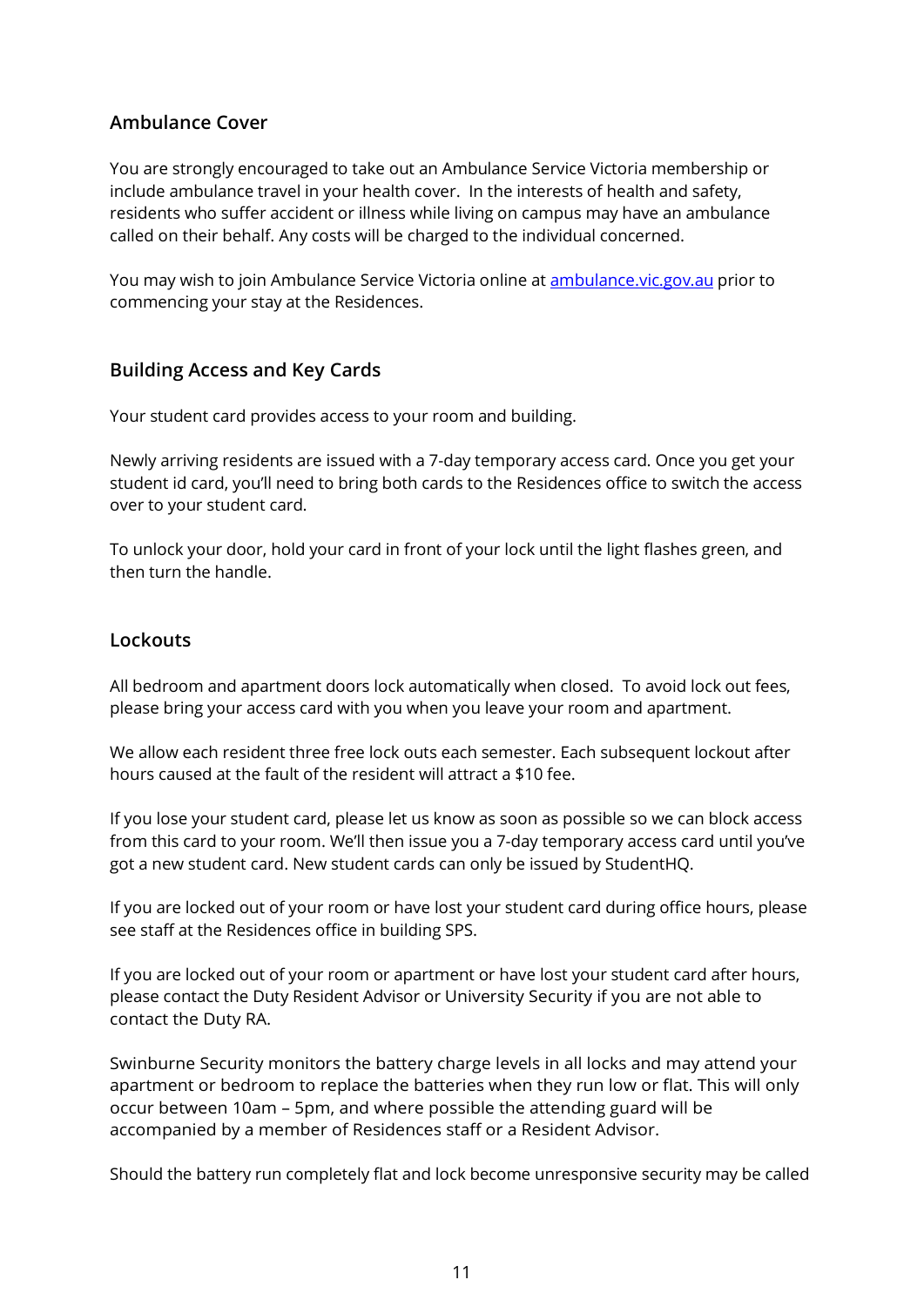at any hour to assist with battery replacement.

#### **Emergency telephone**

If you do not have a mobile phone, you can use the emergency phones located outside the various accommodation buildings to contact the Duty RA or Swinburne Security.

#### <span id="page-11-0"></span>**Health Services**

The Swinburne Health Service (Wellbeing@Swin) is a student orientated Medical Centre, located on level 4 of The George building. Students with Medicare cards are bulk billed and international students who have Overseas Health Care Insurance will have their insurance billed directly, so there will be no out of pocket costs to see a Doctor.

Students can also see a nurse for no charge.

Visit th[e website](https://www.swinburne.edu.au/current-students/student-services-support/health/counselling/) to register your details and learn more about the services available:

To make an appointment please ring **9214 8483**

Services include:

- Doctor Consultations
- Nursing Services
- Adult and childhood immunizations
- Sexual Health
- Women's Health
- Pathology
- Mental Health Nurses
- Psychiatry
- Psychology
- Physiotherapy
- Flu Clinics
- Travel Health and vaccinations

Most services are by appointment only. Hours: Monday to Friday from 9.00am to 5.00pm

#### <span id="page-11-1"></span>**University Security**

Personal safety is a matter that affects everyone on campus. If you see any suspicious person in the Residences please contact the office, the Resident Advisor on duty, or Swinburne Security. Please do not let anyone into your building or apartment block unless they are visiting you. Residents on ground level apartments in particular are advised to close and lock all windows if they are not in the apartment.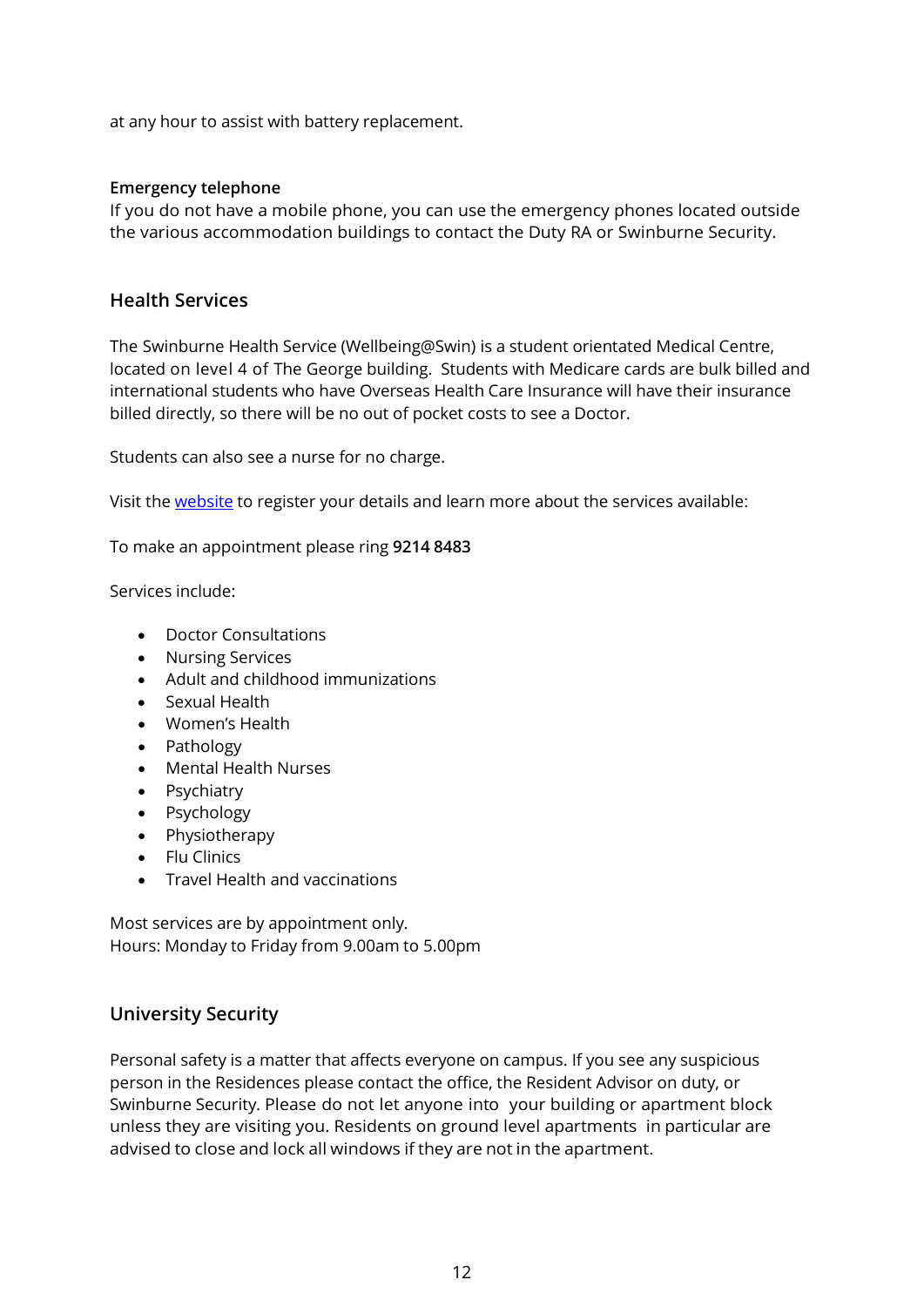If you feel unsafe on campus, Swinburne Security can escort you to/from anywhere on campus to/from the Residences. To contact Swinburne Security please call **03 9214 3333** (24 hours). The Security office is located at building 1A, at the end of Alfred St, near the Glenferrie train station.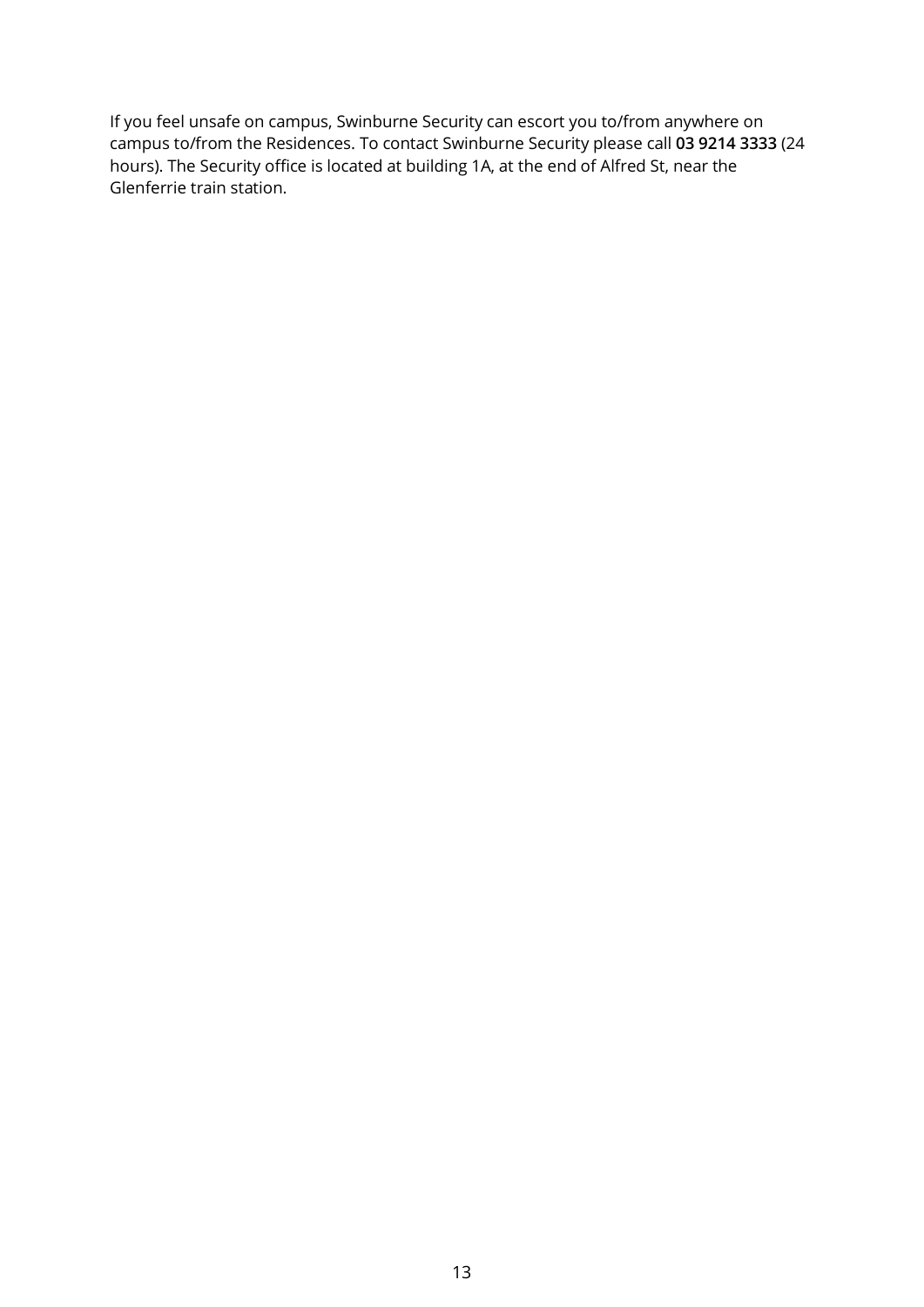### <span id="page-13-0"></span>**SAFFTY**

### <span id="page-13-1"></span>**Electrical Appliances**

For reasons of fire safety and electrical loading limitations, you are not permitted to have in your room and apartment:

- Double adaptors
- Heaters of any description (other than provided wall mounted heaters)
- Air-conditioners and large appliances such as full-size fridges and washing machines
- Electric blankets

When using electrical equipment:

- Check the safety tag; ensure that the next test date recorded has not expired
- Ensure mains cords are well connected and in good condition
- Ensure extension cords are uncoiled and protected from undue wear, tear and exposure
- Use equipment only for its intended purpose
- Ensure equipment is in good condition
- Only use power-boards with overload protection
- Do not position equipment where it will pose a hazard.
- Unplug equipment before cleaning it.
- Turn items off when not in use. It is safer practice to do so and the impact on the environment can be reduced considerably if power consumption is reduced.

If you are using an electrical appliance not rated for 240 Volts, you need use an appropriate transformer. Please see the Residences office if you have any queries.

### <span id="page-13-2"></span>**Electrical Testing and Tagging Policy**

All personal electrical goods must be tested and tagged to assure it is safe for use.

Swinburne engages a contractor to test and tag all electrical equipment in the Residences every year. Residents will be given reasonable prior notice to have all personal electrical equipment tested and tagged in accordance with Swinburne's "Testing and tagging of electrical equipment policy". Residents who arrive after the March test date will have their devices tested in August.

Residents are not be permitted to use privately owned electrical equipment that has not been tested and tagged, or which has been inspected and tested, but is considered to be a risk to the health and safety of Swinburne's operations. Residents may be required to immediately dispose of the faulty equipment in accordance with the University's instructions.

Electrical goods that are still within their 1-year warranty can be used until March each year. Other devices cannot be used until they have been tested and tagged.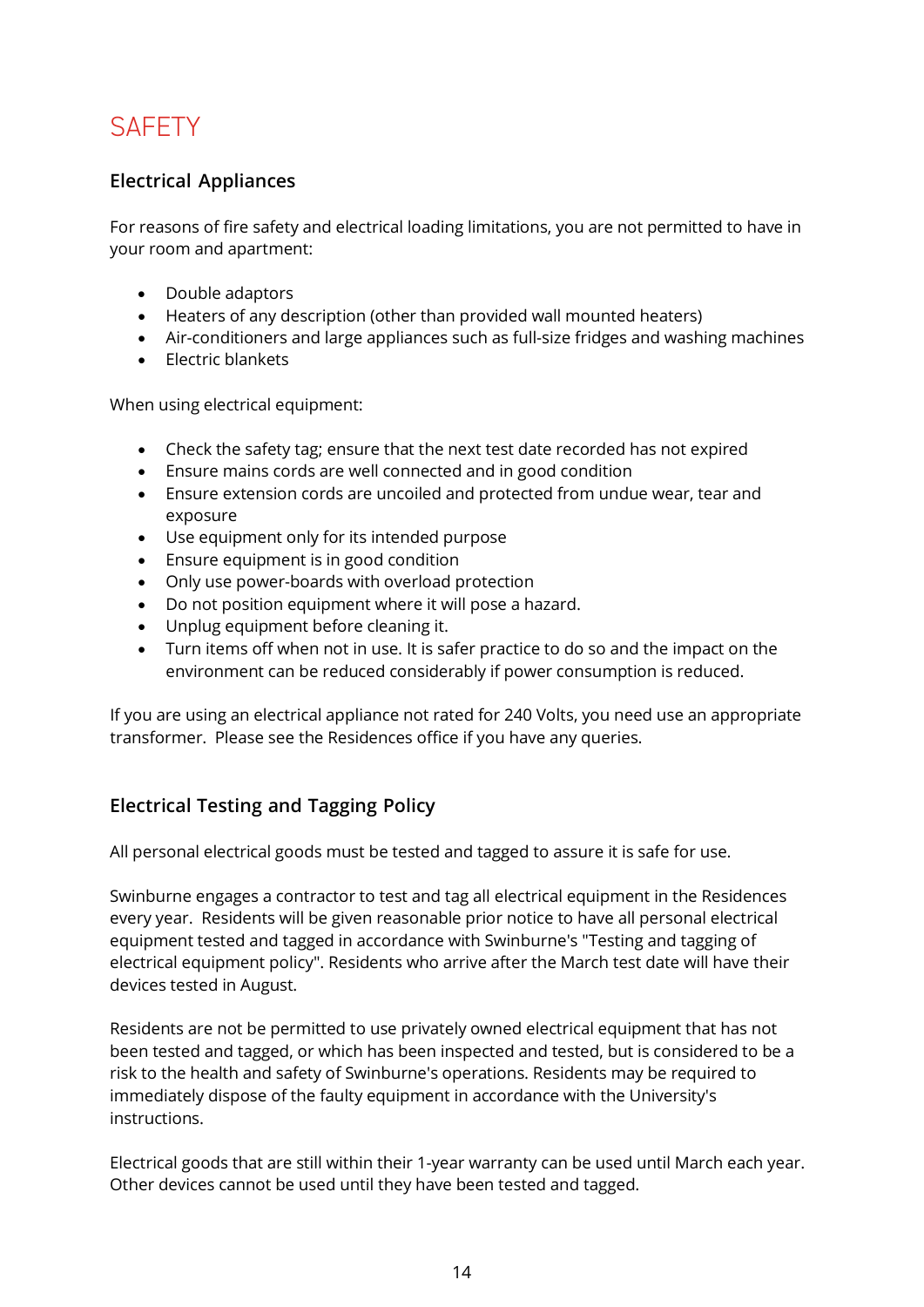#### <span id="page-14-0"></span>**Fire Safety**

#### **Fire Safety Equipment**

Fire hoses, fire extinguishers and fire blankets are in place to protect people and property. Please do not touch the equipment unless in an emergency situation.

Please report any use or abuse of the equipment to the Residences office.

Residents found to have tampered with fire safety equipment will be subject to disciplinary action and possible tenancy termination, and will be liable for the cost of repair/replacement of equipment and attendance of the fire brigade (if applicable).

#### **Automatic Door Closers**

It is a serious offence if students remove or tamper with the door closer attached to their bedroom or apartment doors. If a student tampers with the door closer the charge for maintenance reparation work will be passed on to the resident concerned.

#### **Smoke and Heat Detectors**

The fire alarms installed in the Swinburne Student Residences are sensitive as they are designed to save lives. Sometimes the fire safety system will detect things other than flame or smoke, such as dust, fumes, steam, hairdryers, heat generated by equipment, hairspray and other aerosols such as tanning spray.

The alarms are usually triggered by cooking practices that produce excessive smoke. These can include using a dirty oven or frypan, burning food, allowing oil to smoke and cooking fatty foods on extreme heat. When cooking it is necessary to use all measures to ensure the alarms are not triggered, for example, range hoods must be on, fire safety doors closed and windows should be open.

It is the responsibility of each resident to ensure they do not contribute to false fire alarms through negligent behaviour by not taking sufficient care when cooking. Any resident who triggers an alarm may be required to contribute ALL or part of the cost of the fire brigade's attendance fees.

#### **Candles, Incense and Sparklers**

Naked flames of any kind including candles, incense, oil burners and sparklers are not permitted in any areas of the Residences. Residents found to have breached this rule will be subject to disciplinary action.

#### <span id="page-14-1"></span>**Smoking**

Swinburne University is a smoke free campus, and this includes all areas of the Residences. Smoking and vaping of any substance, including shisha, pipes, cigarettes etc. is strictly prohibited on the University Campus. Residents found to have breached this University regulation in the Student Residences will be subject to disciplinary action.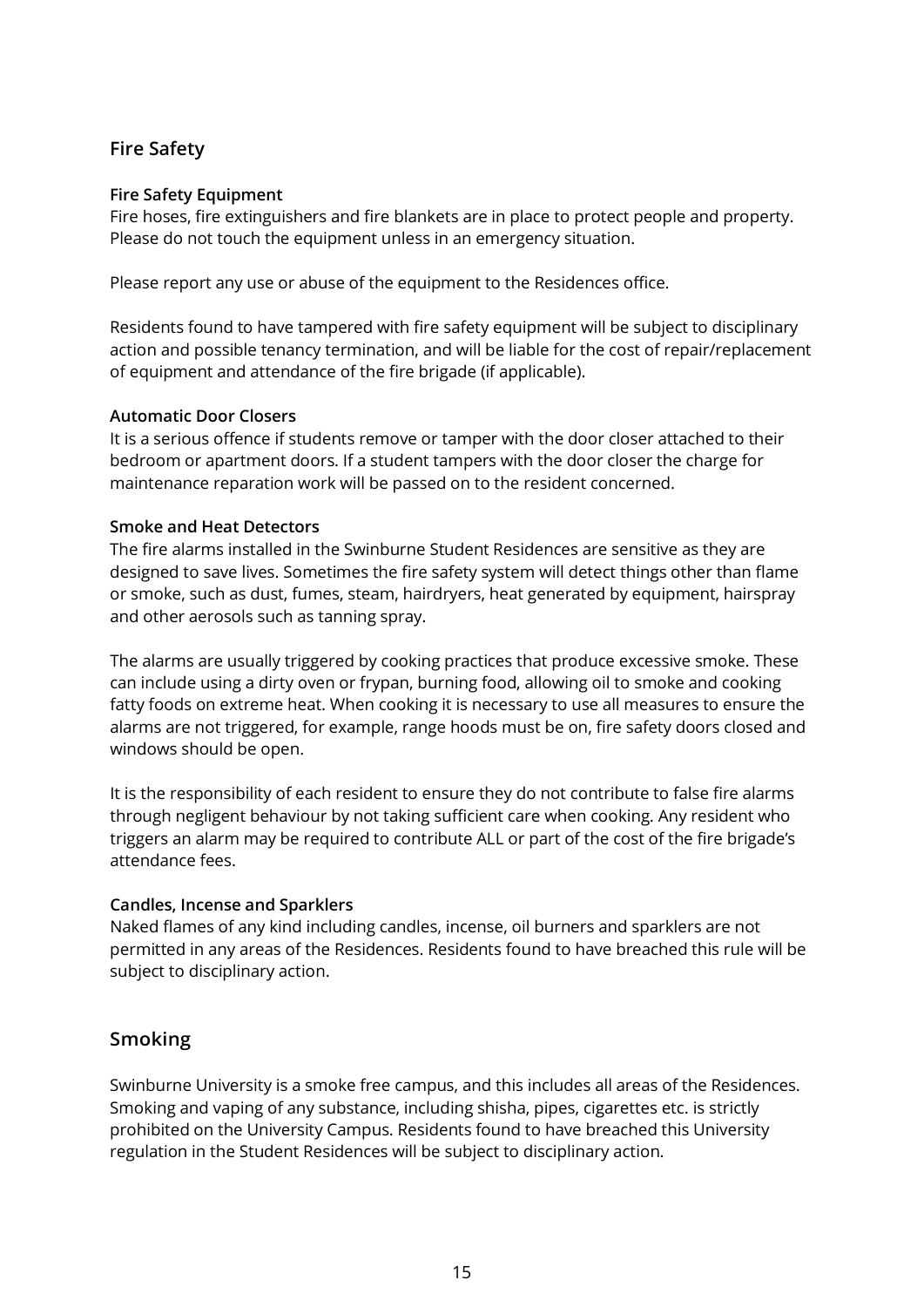### <span id="page-15-0"></span>**Fire Evacuation Procedure**

The following procedures must adhered to in the event of a fire

#### **Residential College and Swinburne Place Apartments**

- Notify University Security if you are not able to contact the Duty RA
- Notify any nearby residents and guests/visitors
- Assist persons in immediate danger if it is safe to do so
- Restrict the danger area to prevent the spread of fire, i.e. Close doors
- On the alarm tone, evacuate the building via your nearest emergency exit
- Walk do not run
- Follow any instructions given by Wardens or Security Officers
- Assemble at the primary evacuation point
- Do not re-enter the building until emergency personnel indicate it is safe to do so

#### **Apartments on Wakefield, Park and William Streets**

- Notify University Security if you are not able to contact the Duty RA
- Notify any nearby residents and guests/visitors
- Assist persons in immediate danger if it is safe to do so
- Restrict the danger area to prevent the spread of fire, i.e. Close doors
- Evacuate the building via your nearest emergency exit
- Walk do not run
- Follow any instructions given by Wardens or Security Officers
- Assemble at the primary evacuation point
- Do not re-enter the building until emergency personnel indicate it is safe to do so

#### <span id="page-15-1"></span>**Personal Safety and Safety of Belongings**

Your personal safety is of importance to the University and as such, we have placed security cameras in certain areas of the premises and installed self-locking doors and key card access entrances to minimize risk.

While all these measures are in place, it is also important that you remain vigilant and contact University Security or the Duty RA if you notice any suspicious persons, or if you are at all concerned about your personal safety.

Please do not leave your personal items unattended, and always make sure your apartment and room door is closed when you leave.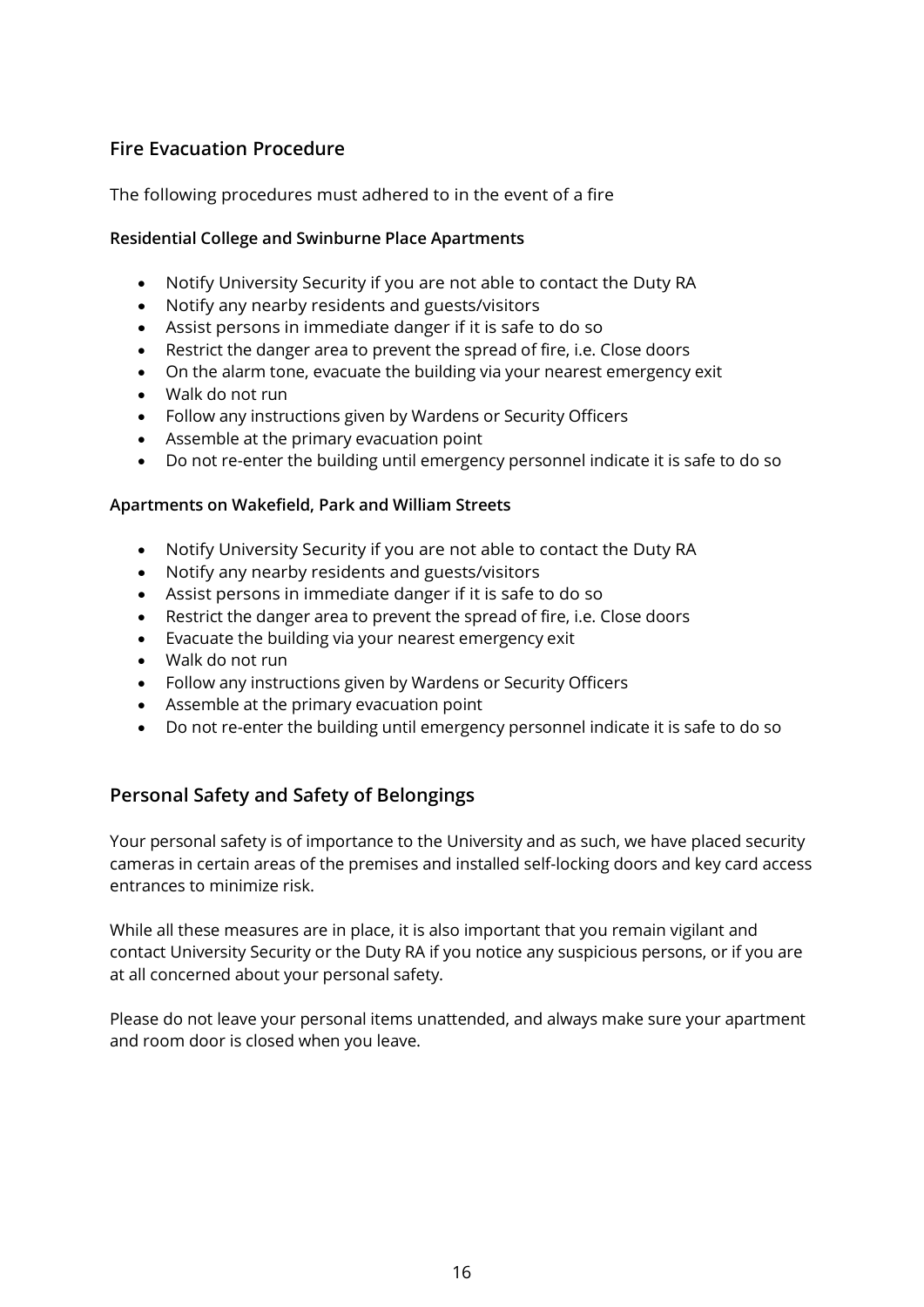### <span id="page-16-0"></span>FACILITIES

There are a number of recreational facilities available for residents to use located in different common areas such as the College and level 3 of the SPS and SPW buildings. These include barbecue facilities, pool and table tennis tables, study/meeting rooms, drink machines and televisions.

While these facilities are available to all residents, we ask that you respect their use by disposing of waste and rubbish into appropriate bins, cleaning barbeque facilities after use, and ensuring that the noise level is kept to a minimum.

Please ensure that you are with your guests at all times when they are with you and using the Residences' facilities and equipment.

To respect the privacy of College residents, non-College residents are not permitted to go to the upper floors of the Residential College without the expressed invitation of residents living on those floors.

#### <span id="page-16-1"></span>**Laundry Facilities**

The laundry facilities are free for all residents. They are located on the ground floor of the College, level 3 of the Swinburne Place Apartment buildings (SPW and SPS), and inside all Park, Wakefield and William St apartments.

Non-residents are not permitted to use these facilities.

### <span id="page-16-2"></span>**Bicycle Storage**

Residents can store bikes in various locations around Swinburne Residences;

- Between the Swinburne College and the TD Building
- Between the SPS and SPW buildings towards the railway tracks
- Between the TC and TB Buildings
- Next to the GS building there is a large bike locking area with bike tools available.
- There is an enclosed bike locking facility in the car park next to the Residential College (21 Wakefield Street); however access to this is subject to the car park opening hours.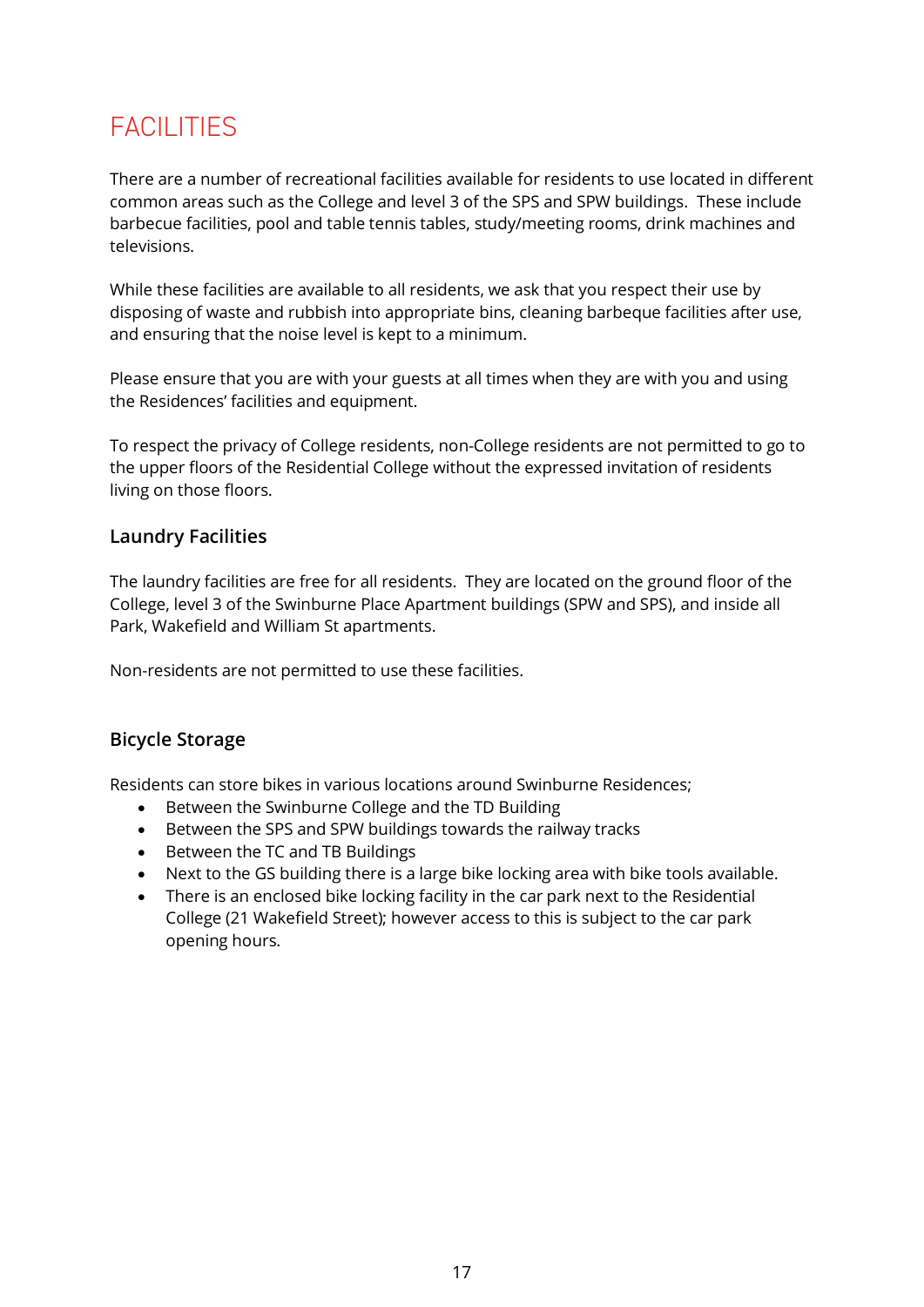### <span id="page-17-0"></span>**SERVICES**

#### <span id="page-17-1"></span>**Internet Access**

The Swinburne University of Technology provides free wireless internet access to all students and staff on campus through the eduroam service. Information on this service and the usage guidelines is available through the **ITS website.** 

Residents can also access the internet through our third-party service provider, Superloop Broadband.

Superloop provides access via pre-paid plans on a monthly basis. Please note that Swinburne is contracted with one provider, for this reason you are not permitted to purchase access to the internet through other providers, and residents are not permitted to install the connections to do so.

All support inquiries should be directed to the Superloop online chat support service through the Superloop Portal, or by calling 1300 739 822. The helpline is available 24 hours a day

#### <span id="page-17-2"></span>**Mail**

Mail is delivered to the Residences office once per business day.

All mail items are either held at the office or placed in the parcel lockers in building SPS. You will receive an email or sms if you have mail to collect.

When collecting any mail items at the office reception please provide photo ID. A signature may also be required upon collection.

Your mail should be addressed to:

(Your Name) Swinburne Student Residences 24 Wakefield St Hawthorn, VIC, 3122

Any mail sent to an unknown person or departed resident will be returned to sender.

#### <span id="page-17-3"></span>**Maintenance**

If you have a maintenance issue in your room or apartment (e.g. light not working, leaking tap, missing chair etc.), please report the problem by logging into the **Swinburne Residences** [Portal](https://starrez.swin.edu.au/StarRezPortal) and clicking on the maintenance tab.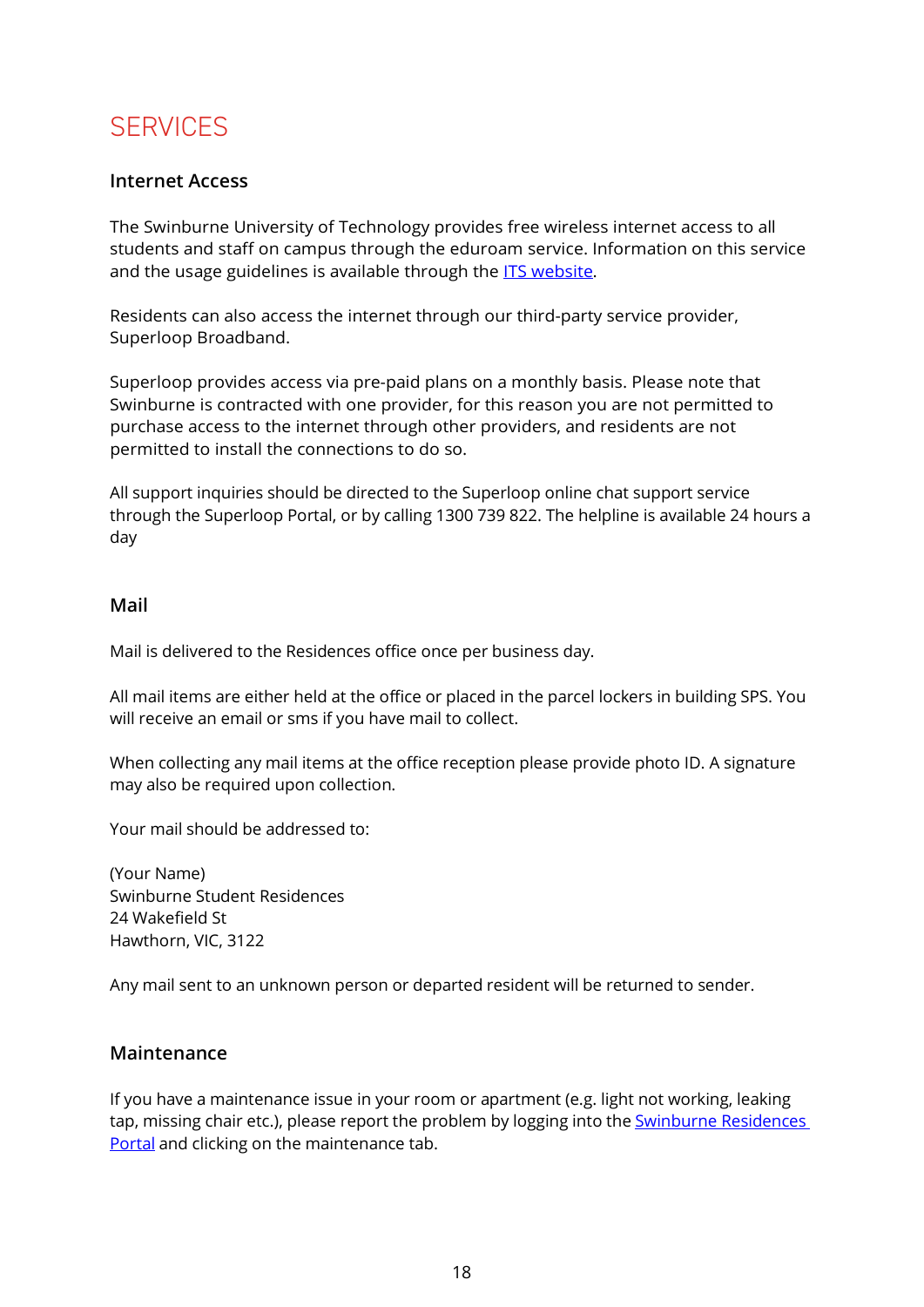Please provide as much detail as possible about the issue and its location.

We encourage you to report maintenance issues as soon as possible so that they can be actioned by our contractors.

**Please note by making a maintenance request the resident gives consent to have an approved maintenance contractor or University employee to enter their room or apartment to review the request and/or carry out repairs.**

#### <span id="page-18-0"></span>**Notice Boards**

Notice boards are located at each of the main entry doors to the apartment buildings and in the Dining Hall, Reception foyer and on each level of the Residential College near the lift.

All notices must be authorised by the Residential Life Coordinator before being displayed on the notice boards. It is important you check these notice boards regularly for messages or memos from the Residences.

#### <span id="page-18-1"></span>**Official Communication**

Swinburne Student Residences may communicate with you in a variety of ways to keep you informed of upcoming events, urgent matters or other activities.

Official communication from the Residences will be in writing and sent to you as an email to your **nominated email account.** It is important that you check your email account regularly; notification will include invoices, notices of room inspection, offers for accommodation, or meeting requests with staff.

#### <span id="page-18-2"></span>**Pest Control**

In any type of accommodation, pests such as mice, ants, spiders and other insects can become a problem on occasion. All reasonable pest control measures are taken by the University to prevent the presence of pests.

Residents can minimise the presence of pests by ensuring that all food items are stored properly in a fridge or cupboards, and any food scraps are disposed of immediately. Please avoid leaving rubbish bags lying on the floor and always wipe benches and stoves after food preparation and cooking.

If you are found to have contributed to a pest problem in your room and/or apartment, the treatment cost will be passed on to you.

#### <span id="page-18-3"></span>**Waste Management**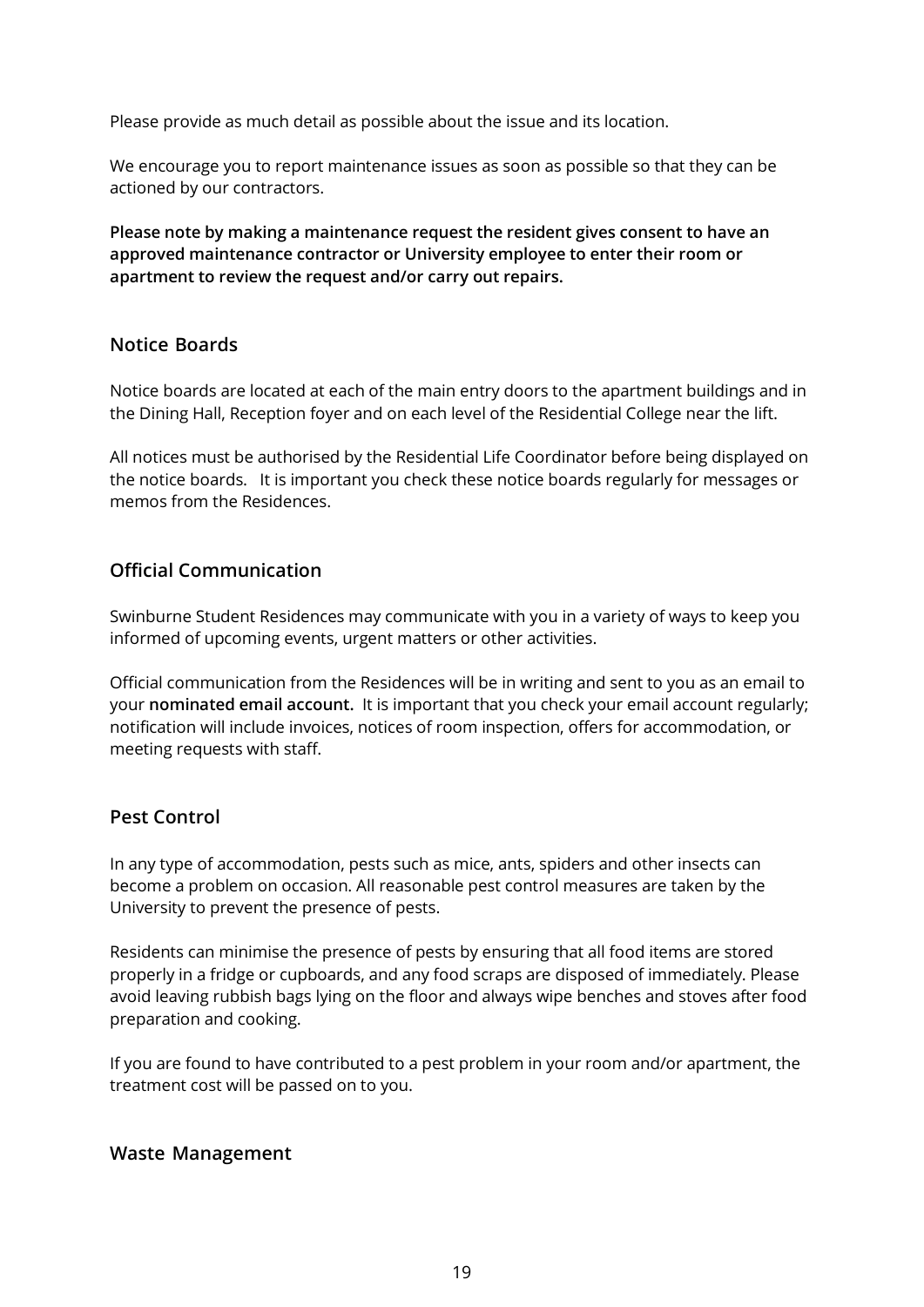Waste management contractors are employed to remove rubbish on a regular basis. Please ensure that rubbish is placed inside the bins or garbage chutes provided. Please do not overfill the bins – use another bin if necessary. If all bins are full, please update reception immediately.

#### **Bin locations**

William Street apartments: Bins outside apartments on William Street Wakefield Street Apartments: 9 Wakefield St Bin Room Park Street Park Street Apartments: 12 and 18 Park St Bin Rooms

Alfred Street Apartments: In the fenced area opposite the train line at the south end of the building

Swinburne Place Apartments: Recycle Bins located near lifts on each floor, garbage chute located near lift on each level.

#### **Waste bins**

Red Recycling Bins – Recycle bottles and cans Green Bins – Rubbish, general waste and cardboard material

#### **Garbage chute (SPS/SPW residents only)**

When using the garbage chute located next to the lift, please make sure garbage is tied up in a garbage bag first. If the chute is blocked please notify Residences staff immediately.

Do not dispose of large items such as bedding or doonas in the chute. Residents doing so will be charged for repairs if the chute becomes blocked as a result.

If any Swinburne bedding is disposed of, the responsible resident will be charged for the bedding.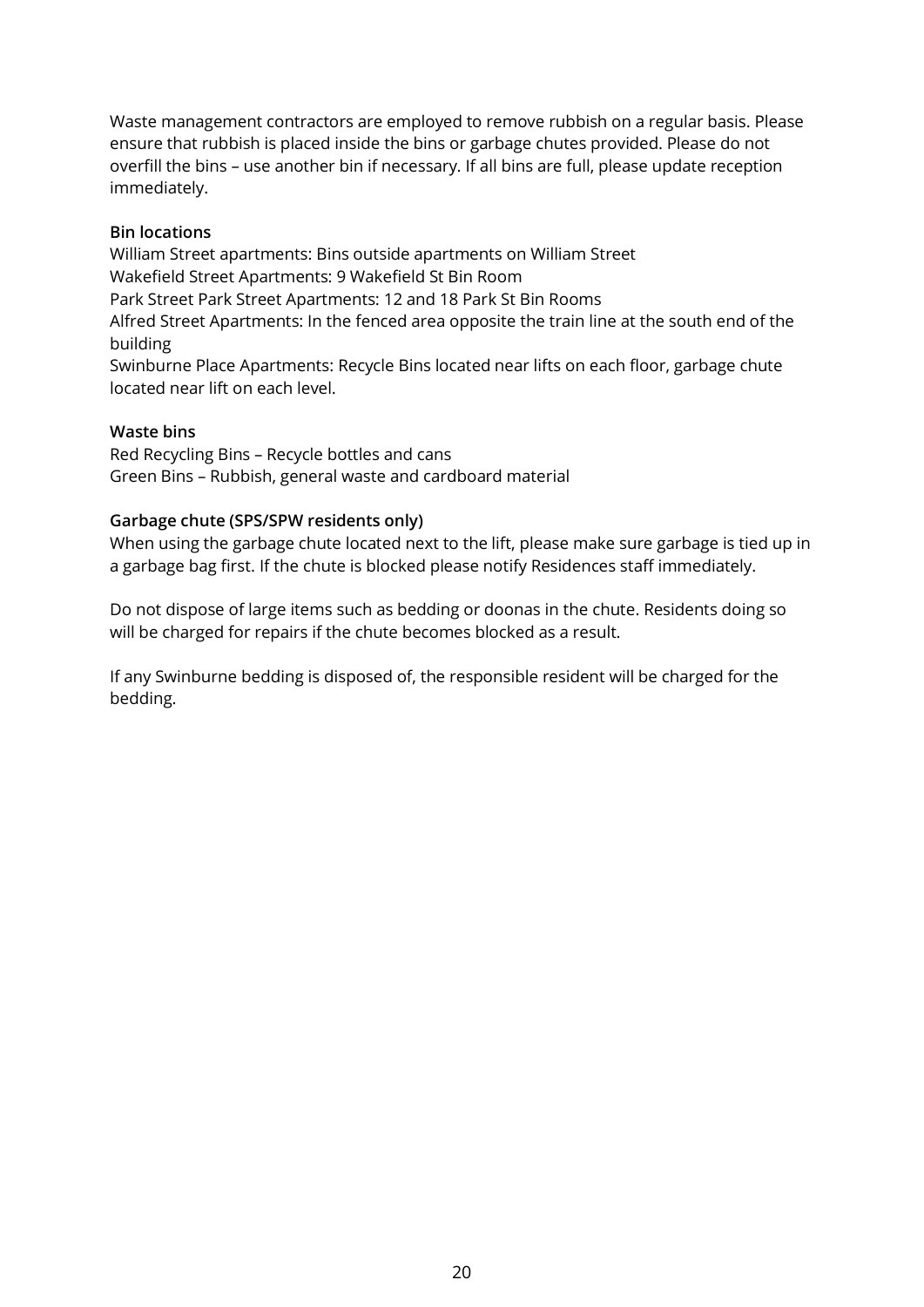### <span id="page-20-0"></span>LIVING IN YOUR ROOM AND APARTMENT

#### <span id="page-20-1"></span>**Access to Rooms and Apartments**

A resident's bedroom is considered to be their own private space and as such no other resident should enter another resident's room uninvited.

Please make sure that your bedroom door is locked when you are not present. The Residences is not responsible for any theft, destruction or loss of personal property that is brought into the Residences by a resident or their guests.

Student Residences staff members reserve the right to enter a resident's bedroom or apartment in the event of an emergency, to undertake urgent repairs, or in other special circumstances even if the resident is not in attendance.

Swinburne Security monitors the battery charge level in all locks on campus, and may attend your room to change the batteries before they run flat. Entry for this purpose will only occur between 10am – 5pm, and where possible the guard will be accompanied by a Resident Advisor or a residences staff member.

Should the battery run completely flat and lock become unresponsive security may called at any hour to assist with battery replacement.

Where possible we will provide reasonable notice in advance of routine inspections or nonemergency room access. If a staff member or contractor needs to enter your bedroom or apartment, they must carry identification. If they are not able to produce any form of identification, you may refuse them entry and then report the matter to the Residences office on 9214 5555.

### <span id="page-20-2"></span>**Alcohol Consumption**

Please refer to the Code of Conduct, clause 3.1 for information about the rules concerning alcohol consumption in your room/apartment and other areas of the Residences.

#### <span id="page-20-3"></span>**Balconies and Courtyards**

Many apartments have access to a balcony or courtyard. The cleaning of these areas is the responsibility of the residents in the apartment they are attached to.

The display of laundry and clothing on the balconies or in the courtyards is not permitted. Any fines imposed by the local council will be passed on to the responsible residents. BBQs and personal furniture are not permitted on balconies.

Glass bottles, cans or other objects that may cause injury to others if they fall must not be left on the balconies at any time.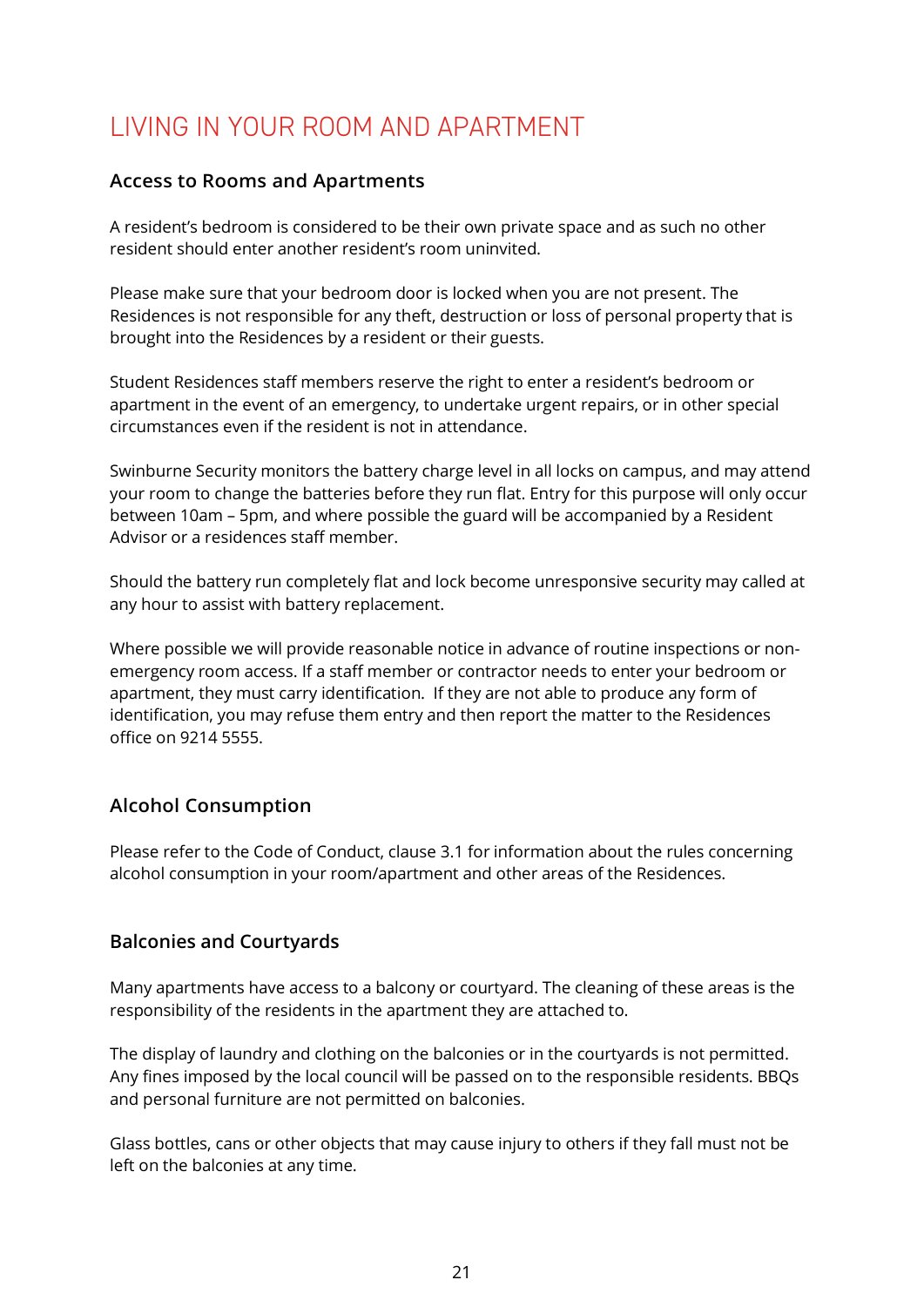### <span id="page-21-0"></span>**Cleanliness and Cleaning Inspections**

#### **Cleaning Standards**

All residents are required to keep their bedroom and/or apartment clean, hygienic and free from rubbish.

In an apartment, the cleanliness of the shared spaces is the responsibility of all occupants. The common areas (bathrooms, toilets, laundries, kitchens and lounge/dining areas) must be clean, mopped and vacuumed.

The washing machine, clothes dryer and gas heater (Wakefield & Park Streets) all have filters that must be cleaned regularly.

The range hood filter above the cooktop should be taken out and washed regularly.

#### **Inspections**

The Residences carries out monthly inspections of all apartment common spaces, and bedroom inspections for the college and all apartments are conducted once per year. We aim to provide one weeks' notice before any scheduled inspection.

Residents that repeatedly fail cleaning inspections will be required to meet with management and may have their licence agreement revoked, or their future applications for accommodation at the Residences declined.

The Residences will hire professional cleaners to clean an apartment or bedroom if the areas do not meet the Residences' required standards upon re-inspection. The cost to clean an apartment will be passed on to ALL residents in the apartment unless individual responsibility is claimed.

#### <span id="page-21-1"></span>**Condition Reports**

All residents are required to inspect and verify the condition of their room and apartment's furnishings and fixtures upon arrival. Please report any deficiencies in the Residences portal. An inspection form will be made available to you in the Portal 1-2 business days after your check in.

On departure, the resident's room and apartment will be inspected and any damage/loss etc., except for "fair wear and tear", will be noted and charged directly to the resident.

Please note that if the condition report is not returned or completed accurately you may be charged for damage you did not cause. We encourage you to review items thoroughly within the timeline given.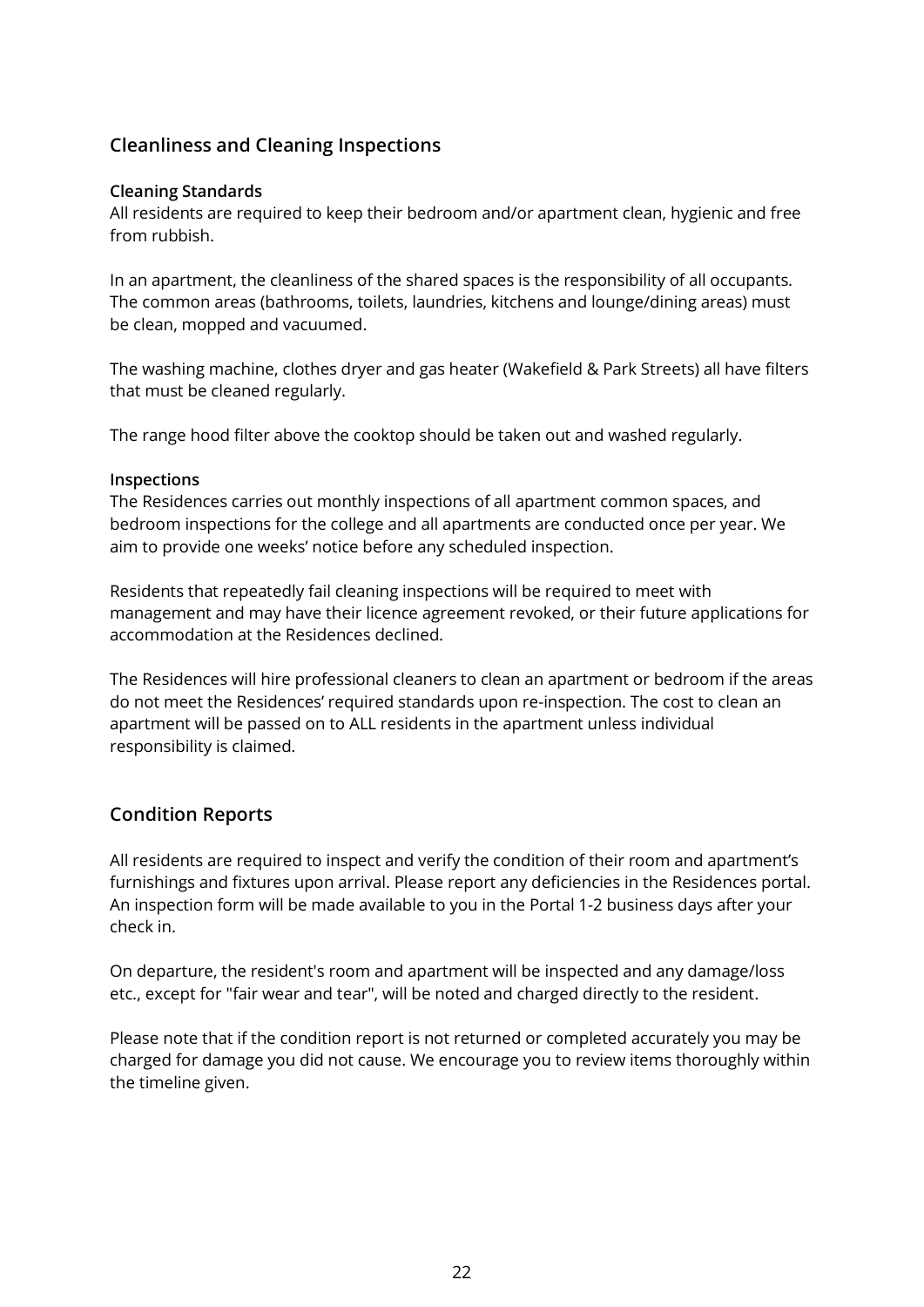#### <span id="page-22-0"></span>**Conflict Resolution and Roommates**

Some residents choose to live in an apartment with friends, whereas others are placed in an apartment with students whom they do not know. While sharing an apartment with others can be a great experience, conflicts can arise from time to time.

If conflict arises between roommates or other residents it is recommended that residents first try to resolve the conflict themselves. Residents may choose to seek the advice of a Resident Advisor at this stage. If a Resident Advisor is not available, they can seek advice from the Residential Life Coordinator or Assistant.

If the conflict is not resolved, residents are encouraged to make a written formal complaint to the Residential Life Coordinator to try to resolve the matter by mediation or formally if appropriate

If at any stage you are concerned for your safety as a result of the behaviour of another resident, guest or visitor, please speak directly to the Residential Life Coordinator, or contact security if the matter is urgent.

Here are some tips for shared living that will help to either prevent conflict or assist in resolving them if they arise:

#### **Communication and Respect**

Communication and respect are the key to successful shared living. Having respect for roommates and other residents, their privacy, space and belongings will help avoid conflicts.

In a diverse community like Swinburne, you may be sharing an apartment with students of different cultures, values, belief systems and dietary requirements. Differences like these can be interesting and educational, so you are encouraged to speak about them and find a happy medium for any issues that arise.

#### **Shared Costs**

Decide if you want to share the costs for necessities such as cleaning products and toilet paper, with each roommate buying their own food for meals.

#### **Cleaning Roster**

A roster system is probably the best way of sharing the cleaning and keeping the apartment in a good state. It should include all necessary jobs such as taking out the rubbish and cleaning the toilet. It is a good idea to work out how often different jobs should be done.

Each resident should be responsible for their own dishes, laundry and bedroom cleanliness.

#### **Personal Belongings and Decorations**

Most personal belongings will be kept in individual bedrooms, however some items are better suited for shared spaces. When placing an item in a shared space please consider your roommates and ask yourself if it could be reasonably expected to be an inconvenience to others.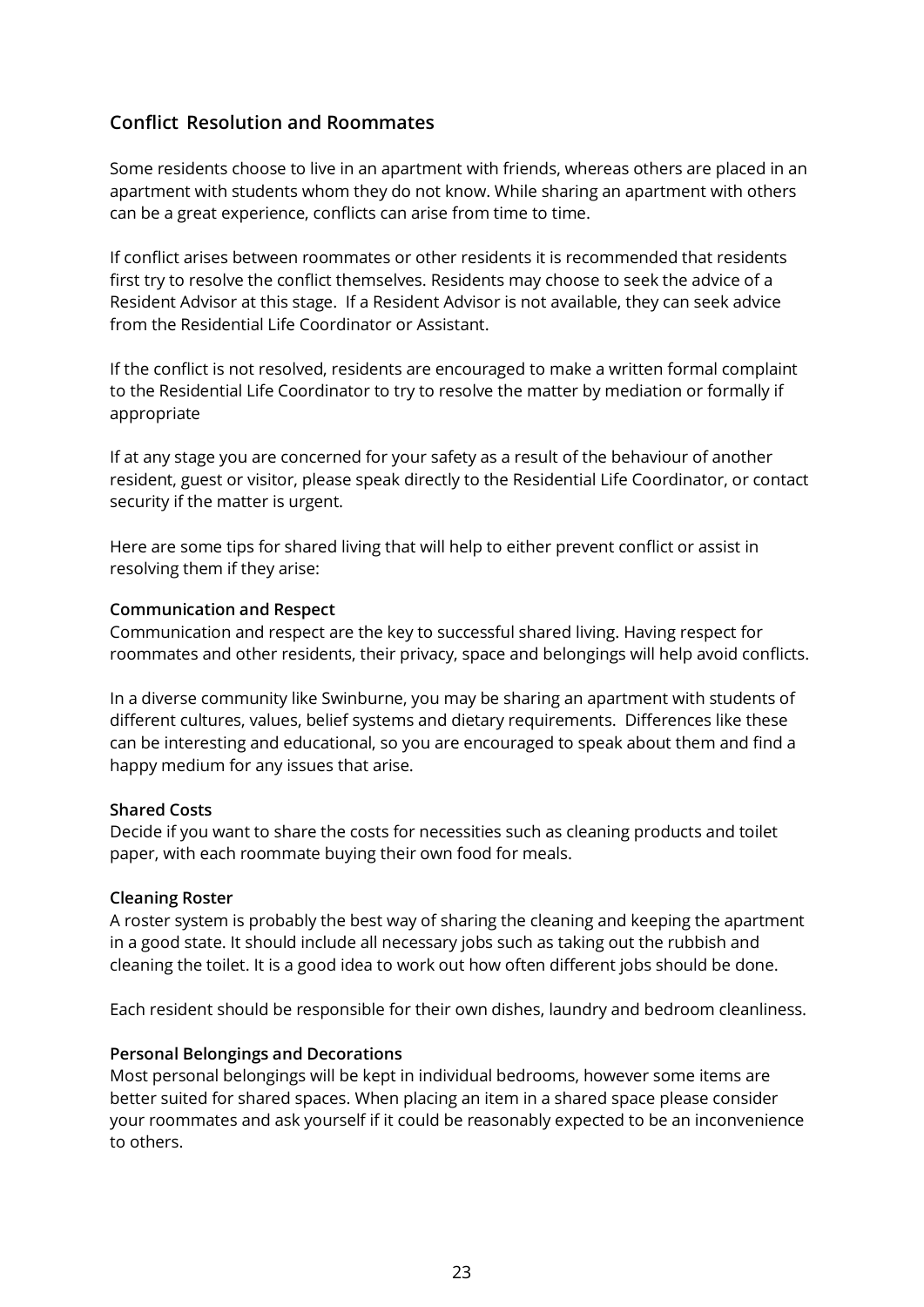#### **Visiting Family and Friends**

Residents in apartments may have visitors from time to time. It is important to discuss this with fellow roommates and residents. The host of each guest or visitor is responsible for their behaviour. Please refer to the Guests and Visitors section for further information.

#### <span id="page-23-0"></span>**Decorations and Alterations**

Residents are allowed to decorate their bedroom and apartment within reasonable expectations. Please do not:

- Make any permanent alteration to your bedroom/apartment or to any part of it
- Write on, or allow to be placed on any part of their bedroom/apartment anything that will, or may likely cause damage to the bedroom/apartment

Only Blu-tac or a similar easily removable adhesive may be used to mount decorations on any surface. Any damages due to decoration or alteration will be charged to the responsible resident.

Hooks and mirrors are not permitted to be attached to any surface.

Under no circumstances is anything to be affixed to, ceilings, fire doors, or on or near smoke detectors and sprinkler systems, as this is an occupational health and safety violation. This includes all fire doors, ceilings, smoke detectors and fire safety systems in Residences buildings.

Decorations are not to be put up in building commons areas without Swinburne Residences Management Approval. Building common areas include but are not exclusive to: balconies, meeting rooms, common rooms, corridors.

On the occasion that approval is granted, items must be attached with removable fixings. The repair costs for any damage caused by adding or removing decorations will be costed to the responsible resident.

#### <span id="page-23-1"></span>**Furniture**

Swinburne provides furniture to help ensure no damage is made to the room or apartment while shifting additional furniture in and attempting to store Swinburne furniture, and that all furniture is kept neat and complies with Occupational Health and Safety (OHS) requirements.

Please ensure the provided furniture remains in a position that does not obstruct easy access to doorways, as this is an OHS hazard.

Residents are responsible for ensuring that any provided furniture is returned to its original position at the conclusion of their stay. Please do not leave furniture in other rooms or apartments. Any costs associated with furniture that is damaged or missing from a resident's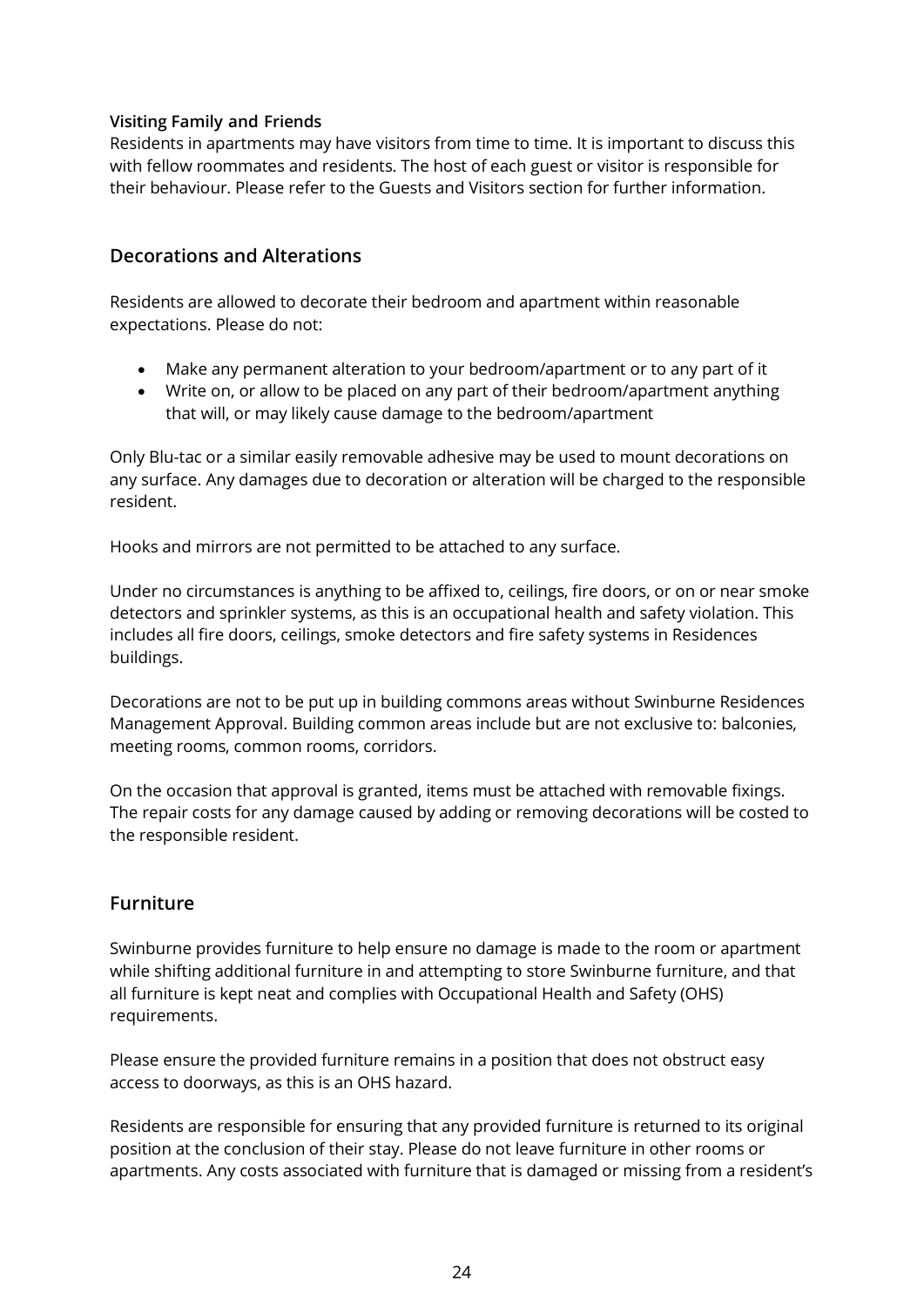room or apartment will be charged to the responsible resident.

Residents are only permitted to bring their own personal furniture, providing they meet the following guidelines.

#### **Accepted items:**

**Bedroom\* Shared living areas** Small bedside table Small fridge Small book shelf Small chest of drawers Study chair

TV and entertainment unit (no trip hazards from electrical cord, access/egress issues, or any other OHS hazard)

\* Bedrooms may only have a study chair plus a maximum of two additional furniture items with a maximum size of 500mm deep x 600mm wide x 2000mm high

The two additional items must fit into your room without blocking entry and exit, and cannot be placed in front of the heater. This may mean that the second item is a height that can fit under your desk.

If you wish to bring other types of furniture not listed above you need to seek approval from management.

Residents are only permitted to bring in their own bedframe/mattress if medical documentation is provided to management, and it does not obstruct any access to the bedroom or apartment.

#### **Not accepted items:**

Any personal furniture items which exceed the maximum size listed above More than two personal items of furniture Indoor sporting equipment

**Bedroom Shared living areas** BBQ equipment Couches / lounge suites / armchairs Bookshelves

In general, your personal furniture must not:

- cause access or egress issues
- cause electrical, fire, trip or other hazards
- be stored in common areas (with the exception of TVs/entertainment units agreed upon by all residents of the apartment)

#### **Electrical Appliances**

You are permitted to have electrical appliances such as lamps, fans, small refrigerators etc., however they must be tested and tagged each year. The testing and tagging service is provided at the beginning and middle of each year by Swinburne and is of no cost to students.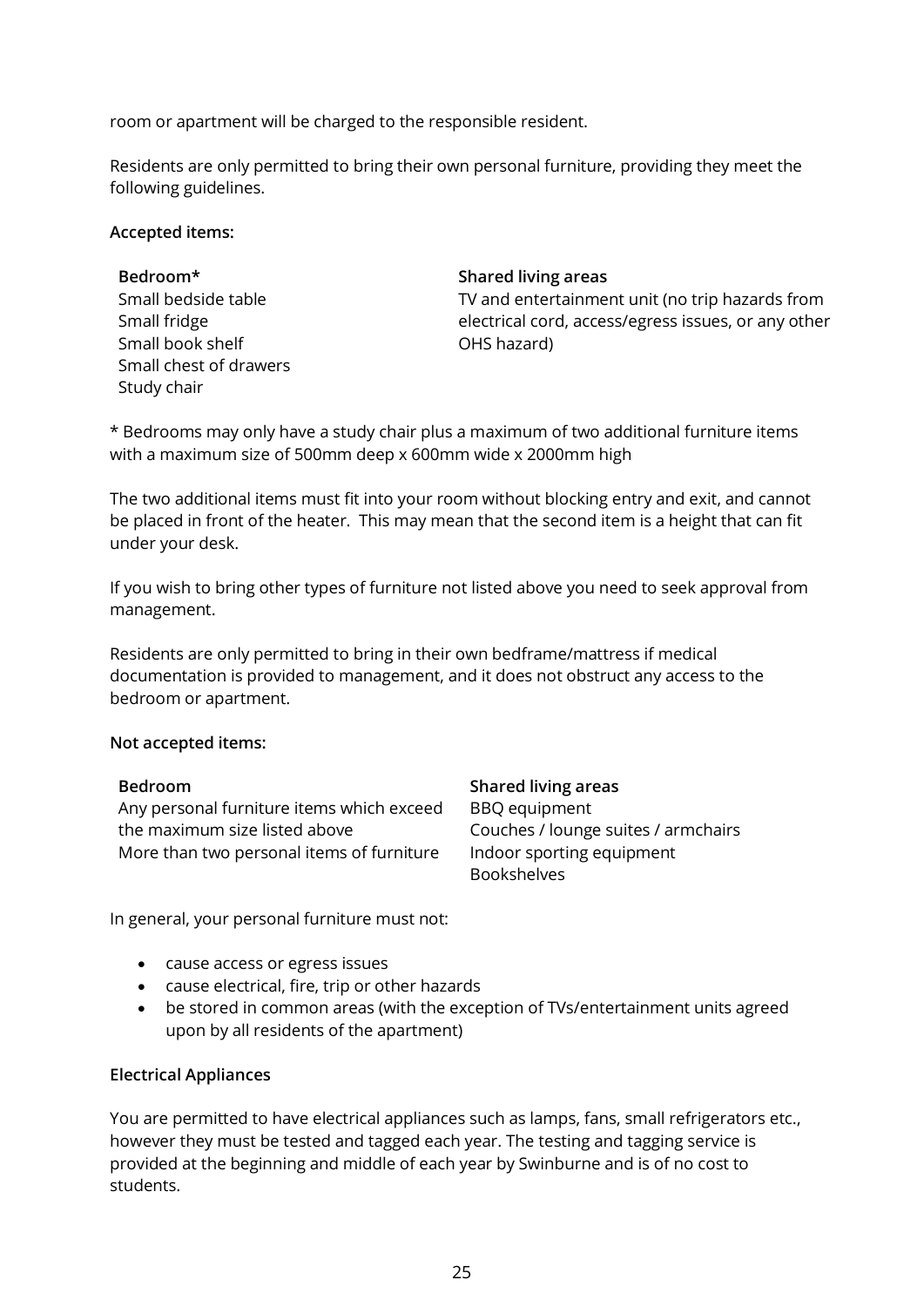#### <span id="page-25-0"></span>**Guests and Visitors**

Residents are welcome to have guests and visitors, however visitors who stay overnight (defined as a guest) cannot do so for more than one night a week, and residents cannot have more than one guest stay overnight per week. The other occupants of the apartment (where applicable) and the Residences office should be informed of any guests in advance.

Guests must be accommodated in the host resident's room, and not in any shared room or common area.

Guests must be authorised by the Residences. Any unregistered guests may be asked to leave and the host resident's future guest rights cancelled by the Associate Director.

Guests are not permitted during the week prior to class at the start of each semester (O-Week), or during the exam periods.

Long-term guests are not permitted under any circumstances.

#### <span id="page-25-1"></span>**Heaters**

Residents are not permitted to use any other form of heating other than the heaters provided in the bedroom and apartment by the Residences.

Please remember to turn off the heaters when no one is home and never leave flammable items (clothes, paper, etc.) too close to the heater as this could cause a fire.

#### <span id="page-25-2"></span>**Mattress Protectors**

All mattresses must be covered by the supplied mattress protector. Students removing mattress protectors will be charged for any soiling or necessary replacement of the mattress. If you do not have one when you arrive please let a staff member at the office know.

#### <span id="page-25-3"></span>**Noise and Quiet Times**

The Residences is primarily intended as a place for study, sleep and quiet relaxation. Residents are expected to keep the level of noise in and around the Residences to a level that fits this purpose.

Please be aware that noise can travel quite some distance, especially at night, causing distraction and disturbance to other residents and neighbours.

Noise curfews apply at the following times: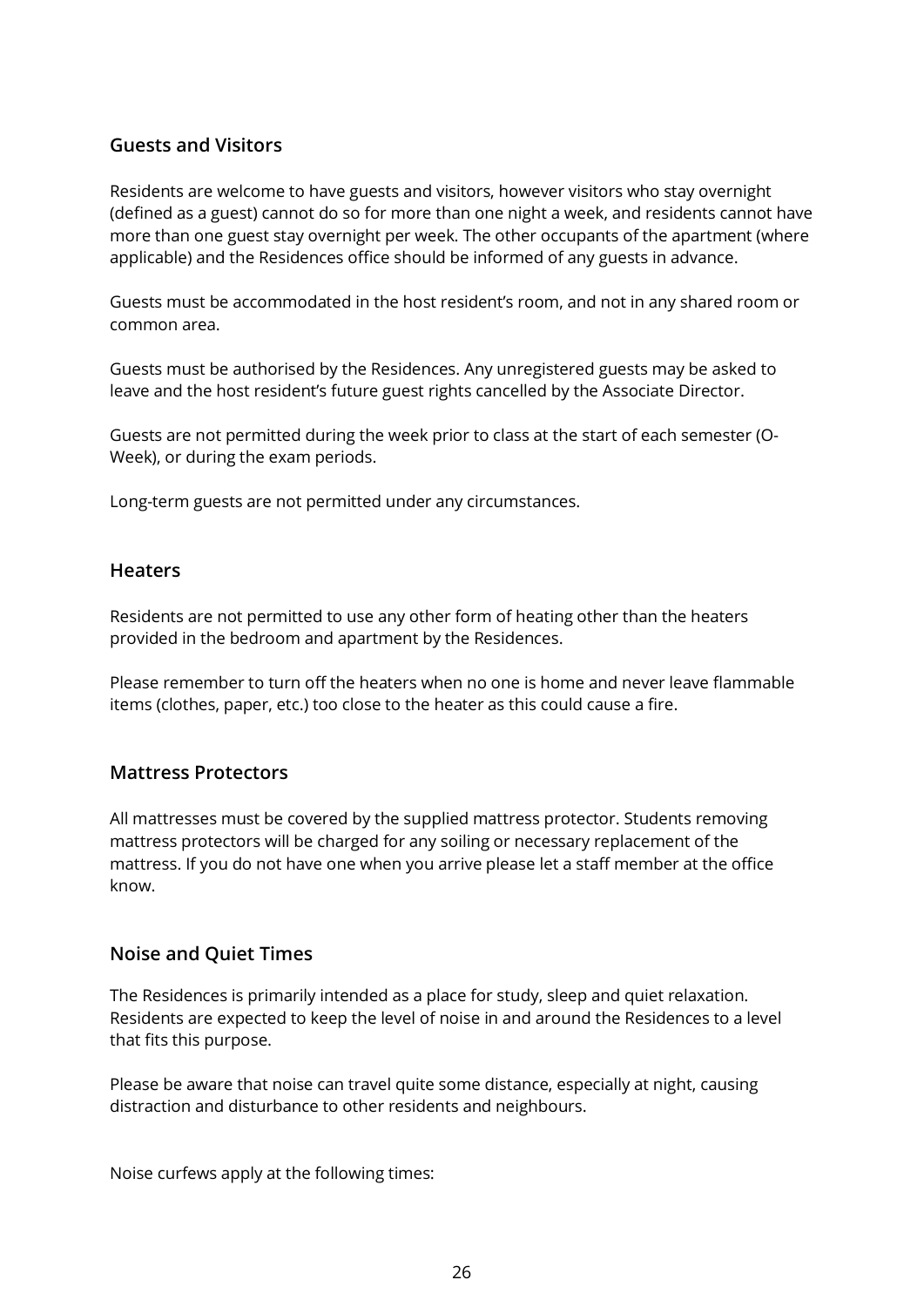**Non-Examination Periods**

Sunday – Thursday 11pm – 9am Friday – Saturday 12am – 9am

**Swotvac and Examination Weeks** Monday – Sunday 8pm – 9am

Parties are not permitted during the primary exam periods (June and November). Residents who wish to celebrate the completion of their exams or assignments are asked to do so offcampus and to return to the Residences as quietly as possible out of consideration to those residents who may still be studying.

#### <span id="page-26-0"></span>**Private Functions**

Private social functions involving alcohol are not permitted in the Residences. Residents are encouraged to hold private parties off campus to avoid disruptions in the apartment buildings. If you intend to hold a social function which could reasonably be expected to cause a disruption or inconvenience to other residents you must discuss this with the Residential Life Coordinator beforehand.

#### <span id="page-26-1"></span>**Room Change Requests**

Residents may make an application to the Administration Coordinator to change the room or apartment initially allocated to them. Final approval for the change is at the discretion of the Associate Director, and is only provided in exceptional circumstances.

A change of premises fee of \$80 is applicable if the room change is approved, but may be waived by the Associate Director in exceptional circumstances.

#### <span id="page-26-2"></span>**Vacuum Cleaners**

If you need to borrow a vacuum cleaner, you may borrow one from the SPS Residences Reception.

You may borrow vacuum cleaners from the Residences office during office hours only, and must be returned within 2 hours, or before 5pm daily.

Vacuum cleaners must be emptied prior to returning it or you may be charged a cleaning service fee.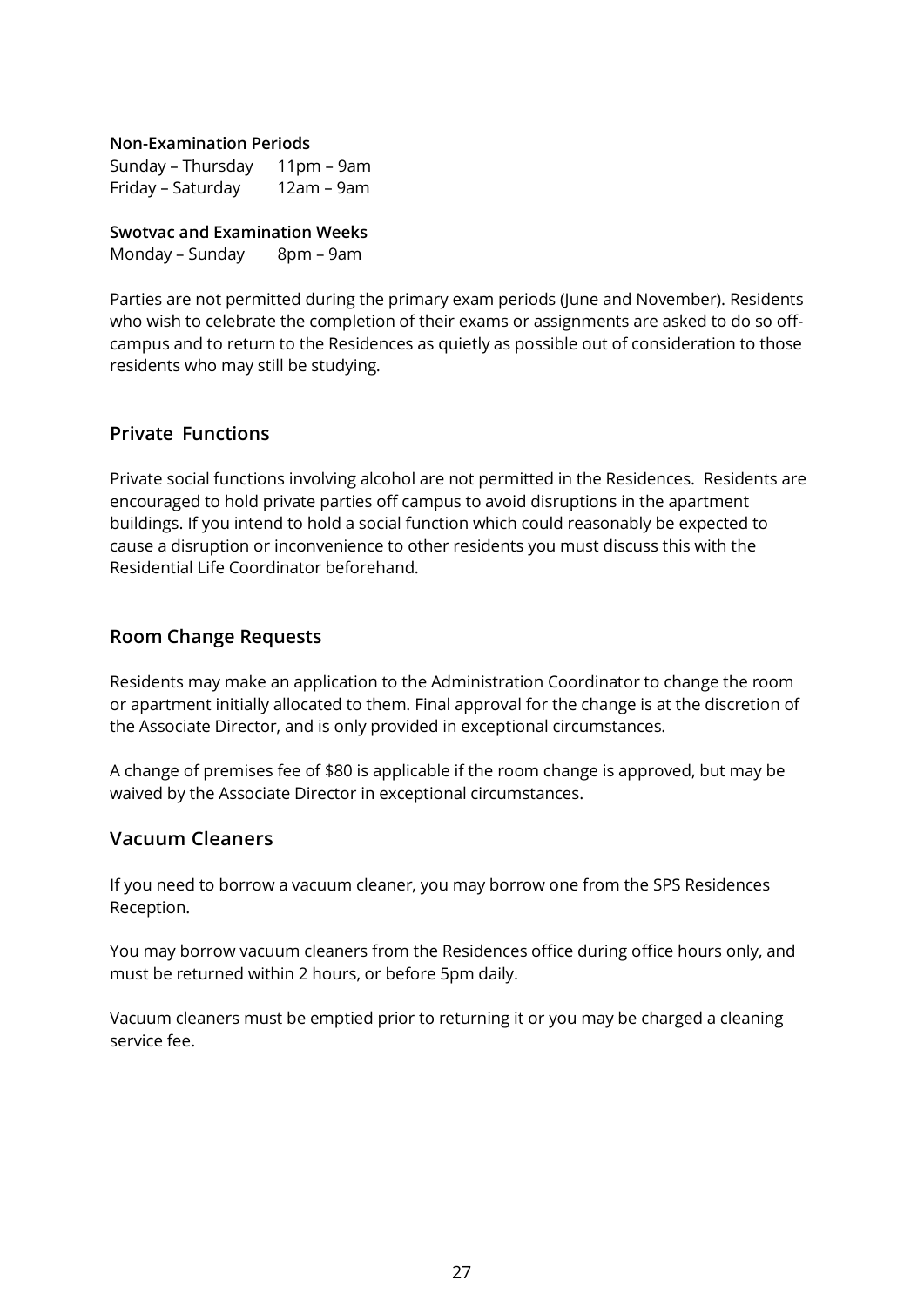### <span id="page-27-0"></span>FINANCES

#### <span id="page-27-1"></span>**Fees and Payment Options**

Residents are required to pay all Residences fees and charges as set out in the Licence Agreement. Accommodation Fees (rent) are charged bi-monthly and are to be paid in advance.

These are the preferred payment options for residents to pay Residence fees instalments:

- Online via the [Swinburne Residences](https://starrez.swin.edu.au/StarRezPortal) Portal (Credit Card or BPay)
- EFTPOS at the Residences office

Cash payments are not accepted.

#### <span id="page-27-2"></span>**Late Payment**

Residents who have difficulty paying their fees are advised to email the Administration Coordinator **before the fees are due** to make alternative arrangements.

The Licence Agreement may be terminated if any Residences fees or other charges are unpaid for a period of 14 days after the due date for payment, unless prior arrangements have been made with the Administration Coordinator. In such cases you will first be issued a warning to make arrangements to pay within the next 7 days. Further delays may lead to a notice of licence agreement termination from the University.

Details of residents who have not paid their fees or any other charges may be placed on the University encumbrance list until all debts are cleared.

#### <span id="page-27-3"></span>**Security Deposit and Refunds**

All residents are required to pay a security deposit of \$500 as part of their acceptance fees. This will be returned to the resident (or to a family member if requested) at the conclusion of their licence agreement, unless the resident intends to renew their licence agreement immediately after the conclusion of their old agreement.

Residents are required to settle any outstanding debts before their departure; the deposit cannot be used to cover these debts. A form needs to be filled in before this can be refunded and it takes 6 to 8 weeks after you leave to process.

Please refer to the licence agreement, clause 6.5, for information on fee refunds.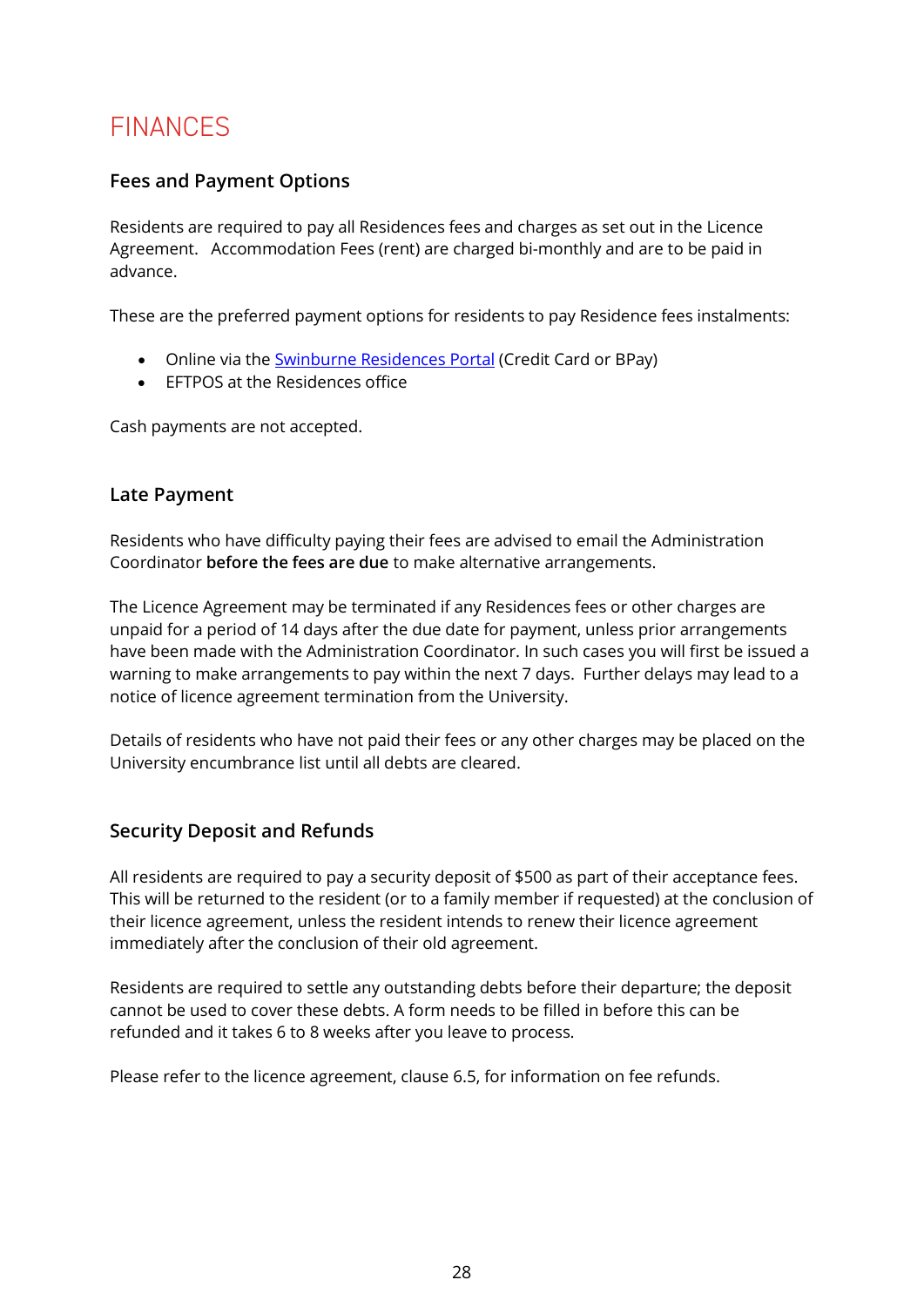### <span id="page-28-0"></span>ASSISTANCE ANIMALS

Swinburne Student Residences recognises the importance of assistance animals to support residents who have accessibility needs. Residents with accessibility needs have the right to be accompanied by a trained assistance animal in areas where animals would, under the No Pet policy in the Residences, be excluded.

#### <span id="page-28-1"></span>**Recognised Assistance Animals**

An assistance animal refers to a dog that is fully trained to help facilitate the participation of a person with accessibility needs in various aspects of personal and public life. Swinburne Student Residences will only recognise a dog as an assistance animal if the dog is fully trained:

- To assist a person with accessibility needs to alleviate the effect of the disability; and
- To meet standards of hygiene and behaviour that are appropriate for an animal in a public place.

Assistance Animals are permitted to live in the Residences and to access the premises subject to the following conditions:

- The animal must remain under the effective control of the resident with accessibility needs, or another person on behalf of the person with accessibility needs, at all times (an assistance animal may be under the control of a person even if it is not under the person's direct physical control);
- The animal must not endanger the health and safety of other residents, staff, contractors, visitors or other animals;
- The animal must be free from infectious disease, hygienic and behave appropriately;
- Upon request, the resident must be able to produce evidence of appropriate accreditation or training;
- The person with the assistance animal must be a resident, and is responsible for the hygiene standards in the accommodation where the assistance animal lives or when accessing the Residences premises.
- The resident with the assistance animal will be liable for any damage caused in the apartment by the assistance animal.

We will conduct a review of the request for the resident to have an assistance animal live in the Residences. This is to ensure that the resident or prospective resident who requires an assistance animal is placed in accommodation that can suitably house the resident and their animal, having regard to the health and wellbeing of the individual and other residents in the apartment, and the nature of the available accommodation.

### <span id="page-28-2"></span>**Evidence that an Animal is an Assistance Animal**

The resident requesting to have an assistance animal living in the Residences and accessing the premises, must provide the following evidence that the dog is a recognised assistance animal:

- An accredited assistance dog ID attached to the animal's coat/harness/leash, or;
- A letter from an accredited assistance dog training organisation attesting to the animal's training, or;